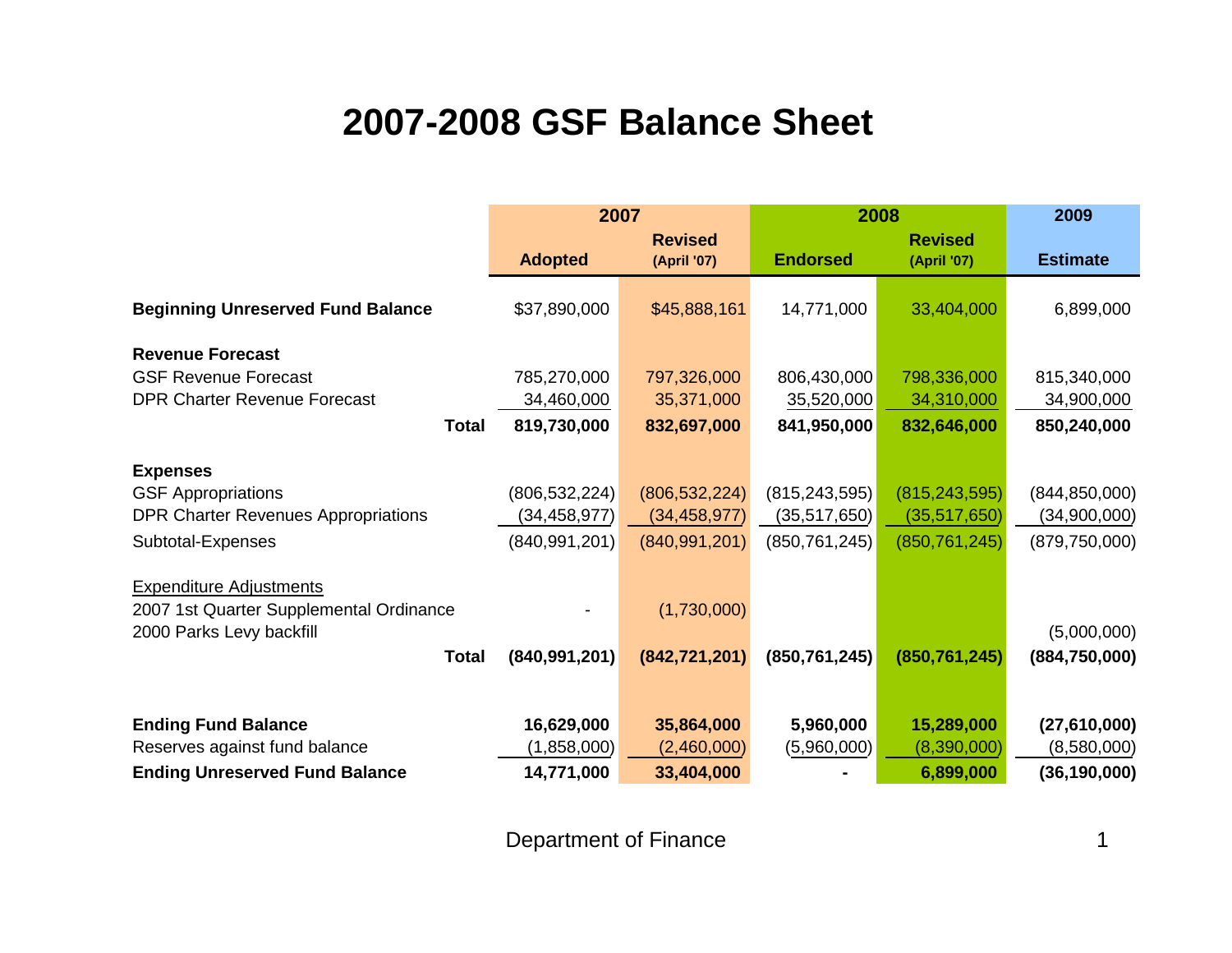## **Selected GSF Revenues (in \$1,000s)**

|                                                 | 2006            |                |                 | 2007           |         |                          | 2008       |         |          |
|-------------------------------------------------|-----------------|----------------|-----------------|----------------|---------|--------------------------|------------|---------|----------|
| <b>Budget Name</b>                              | <b>Forecast</b> | <b>Actuals</b> | Change          | <b>Nov</b>     | Apr     | Change                   | <b>Nov</b> | Apr     | Change   |
| <b>Property Tax</b>                             | 187,883         | 188,884        | 1,001           | 194,918        | 196,234 | 1,316                    | 199,452    | 201,084 | 1,632    |
| Property Tax-Medic One Levy                     | 20,669          | 20,814         | 145             | 21,185         | 21,185  | $\overline{\phantom{a}}$ | 21,715     | 21,856  | 141      |
| <b>Retail Sales Tax</b>                         | 140,143         | 139,391        | (752)           | 147,805        | 147,154 | (651)                    | 154,558    | 153,714 | (844)    |
| Use Tax - Brokered Natural Gas                  | 3,200           | 2,799          | (401)           | 2,944          | 2,855   | (89)                     | 2,818      | 2,912   | 94       |
| Retail Sales Tax - Criminal Justice             | 13,138          | 13,121         | (17)            | 13,856         | 13,852  | (4)                      | 14,490     | 14,469  | (20)     |
| Business & Occupation Tax (90%)                 | 143,886         | 147,593        | 3,707           | 150,006        | 155,613 | 5,608                    | 158,337    | 144,648 | (13,688) |
| <b>Admission Tax</b>                            | 7,214           | 7,003          | (211)           | 7,201          | 7,200   | (1)                      | 7,399      | 7,144   | (255)    |
| Utilities Business Tax - Natural Gas (90%)      | 11,096          | 11,054         | (42)            | 12,036         | 12,532  | 496                      | 11,521     | 12,661  | 1,140    |
| Utilities Business Tax - Solid Waste (90%)      | 1,199           | 1,162          | (38)            | 1,229          | 1,178   | (51)                     | 1,260      | 1,202   | (58)     |
| Utilities Business Tax - Cable Television (90%) | 11,622          | 11,700         | 78              | 10,920         | 11,598  | 678                      | 11,220     | 11,700  | 480      |
| Utilities Business Tax - Telephone (90%)        | 26,856          | 28,746         | 1,890           | 26,035         | 28,136  | 2,101                    | 25,733     | 27,555  | 1,822    |
| Utilities Business Tax - Steam (90%)            | 1,122           | 1,134          | 12              | 1,032          | 1,274   | 242                      | 1,011      | 1,147   | 136      |
| <b>Leasehold Excise Tax</b>                     | 3,900           | 4,086          | 186             | 3,700          | 3,900   | 200                      | 3,700      | 3,900   | 200      |
| Court Fines & Forfeitures (90%)                 | 17,001          | 16,750         | (251)           | 16,981         | 16,026  | (955)                    | 16,261     | 16,458  | 197      |
| Interest on Investments                         | 5,339           | 6,004          | 665             | 4,284          | 7,120   | 2,836                    | 3,577      | 6,220   | 2,643    |
| <b>Parking Meters</b>                           | 15,586          | 15,826         | 240             | 17,288         | 17,288  |                          | 18,566     | 18,566  |          |
| Utilities Business Tax - City Light(90%)        | 31,373          | 31,404         | 31              | 30,642         | 29,617  | (1,025)                  | 31,315     | 30,188  | (1, 127) |
| Utilities Business Tax - City Water (90%)       | 15,473          | 16,117         | 644             | 15,514         | 15,747  | 233                      | 16,346     | 16,346  | (0)      |
| Utilities Business Tax - DWU (90%)              | 19,757          | 19,727         | (30)            | 21,291         | 21,291  | (0)                      | 22,031     | 22,031  | (0)      |
| Utilities Business Tax - City SWU (90%)         | 7,591           | 7,535          | (57)            | 8,264          | 8,264   | 0                        | 8,813      | 8,813   | (0)      |
| <b>Total Selected</b>                           | 684,047         | 690,847        | 6,800           | 707,132        | 718,065 | 10,933                   | 730,124    | 722,614 | (7, 509) |
| <b>Other GSF Revenues</b>                       | 66,856          | 66,871         | $\overline{15}$ | 76,368         | 79,261  | 2,894                    | 75,042     | 75,722  | 680      |
| <b>Total</b>                                    | 750,903         | 757,718        | 6,815           | 783,500        | 797,326 | 13,826                   | 805,165    | 798,336 | (6, 829) |
| Rainy-Day Fund                                  | Deposit         | 5,921          |                 | <b>Balance</b> | 14,928  |                          | Limit      | 16,328  |          |
| Department of Finance                           |                 |                |                 |                |         |                          |            |         |          |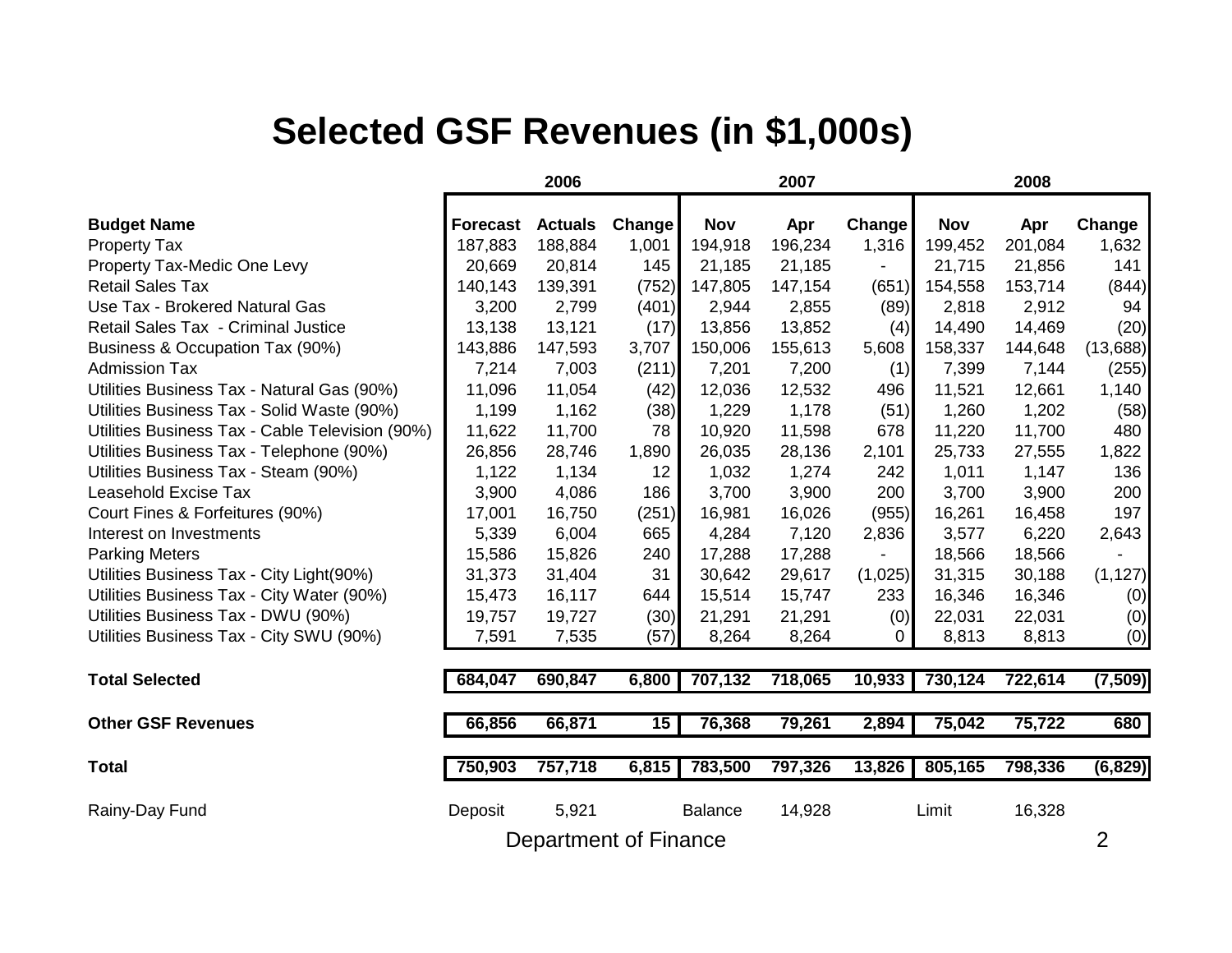# **Economic Conditions & Forecast**

# **U.S. Economy: The Current Expansion**

- • Government response to 2001 recession was massive stimulus
	- Tax cuts
	- Interest rate cuts
- Low interest rates stimulated housing market, a key source of growth until recently, via:
	- Construction
	- Finance, real estate
	- Purchase of home furnishings
	- Wealth effect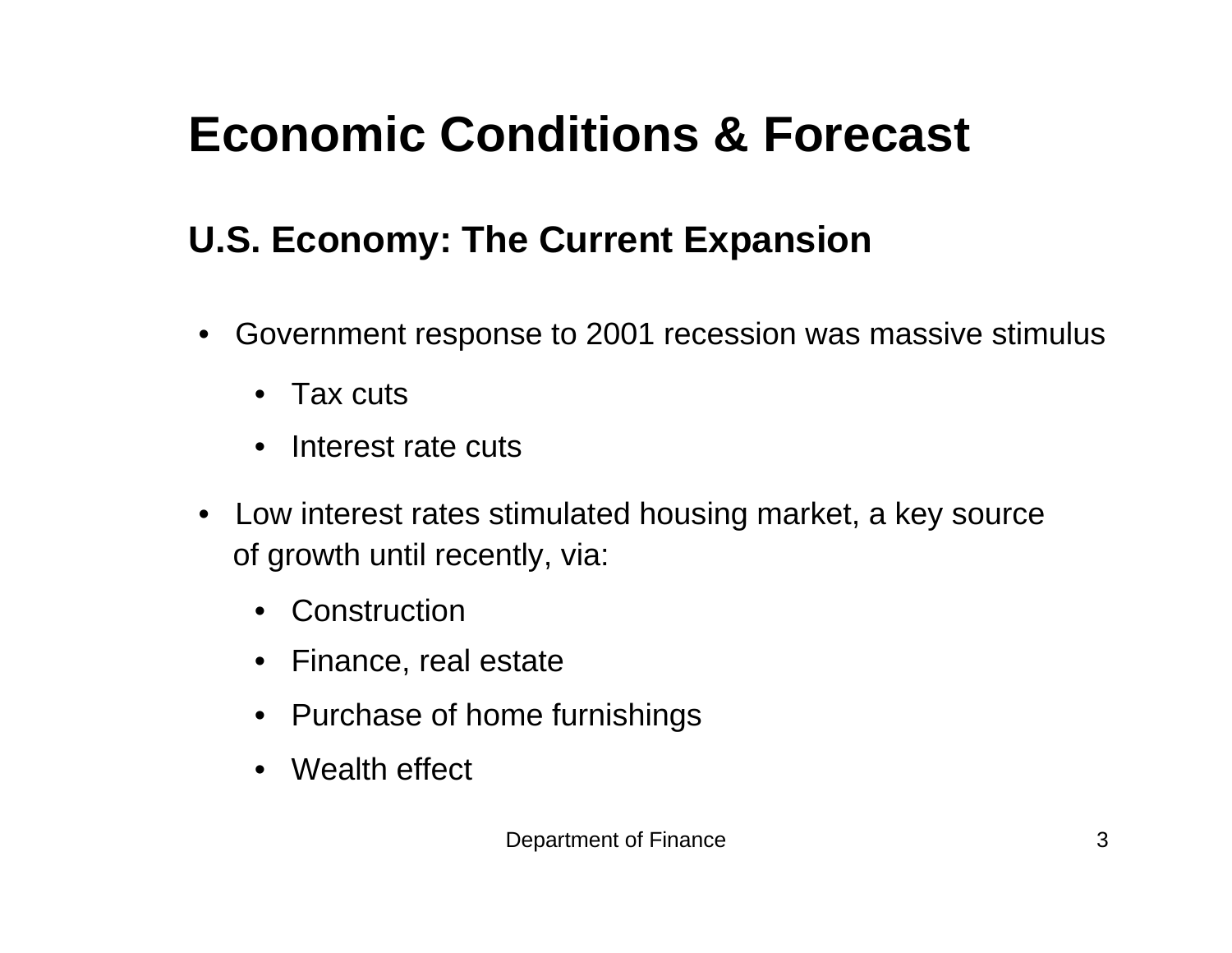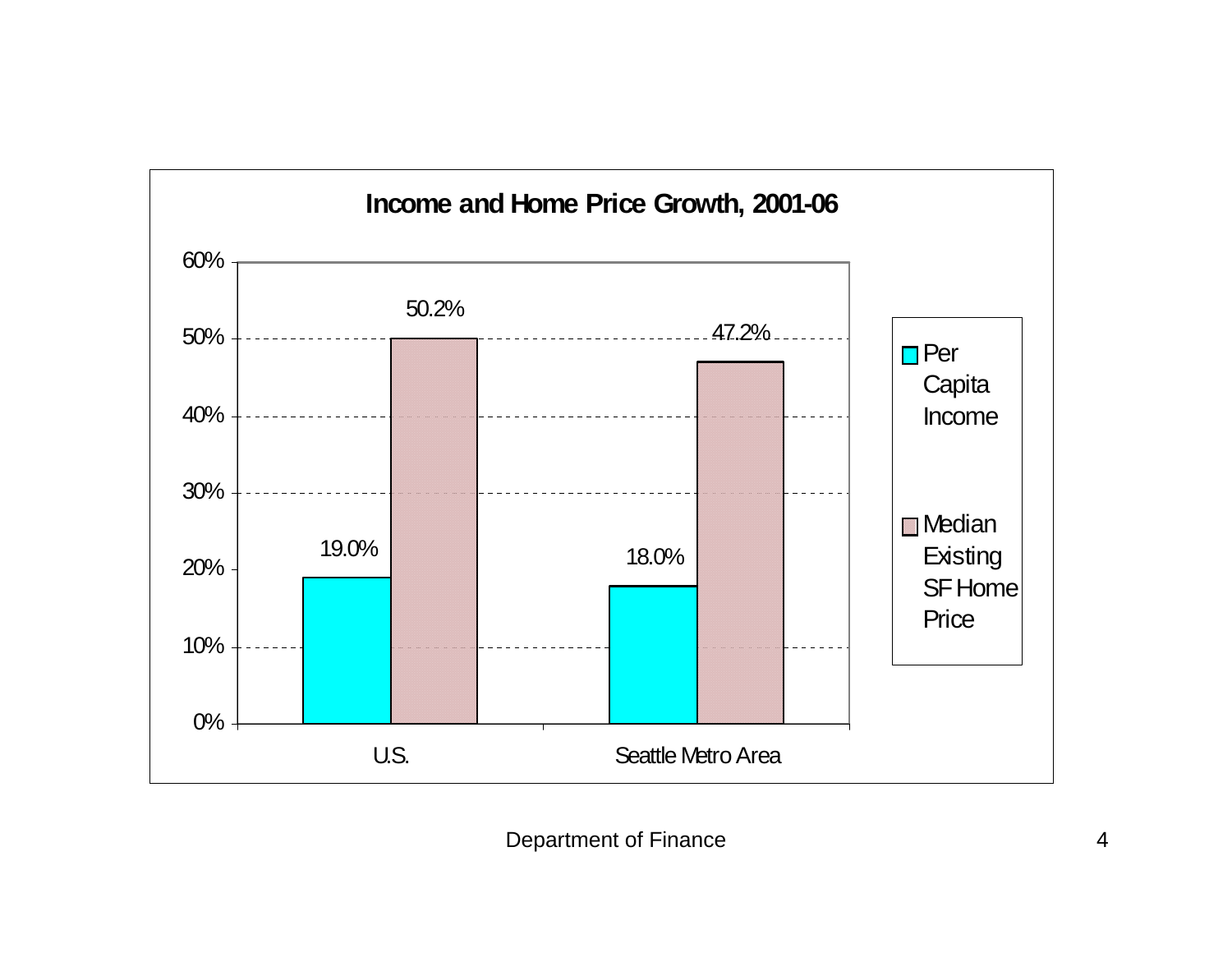#### **The expansion has slowed**

- $\bullet$ Expansion is over 5 years old
- $\bullet$ Expansions have a rhythm
- $\bullet$  Economy now exhibiting features of later stages of expansion
	- Slowing productivity growth
	- $\bullet$ Weakening investment
	- $\bullet$ Slowing profit growth
	- $\bullet$  Tightening labor market, putting pressure on labor costs
		- $\bullet$ Inflation is above Fed's comfort level of 1% -2%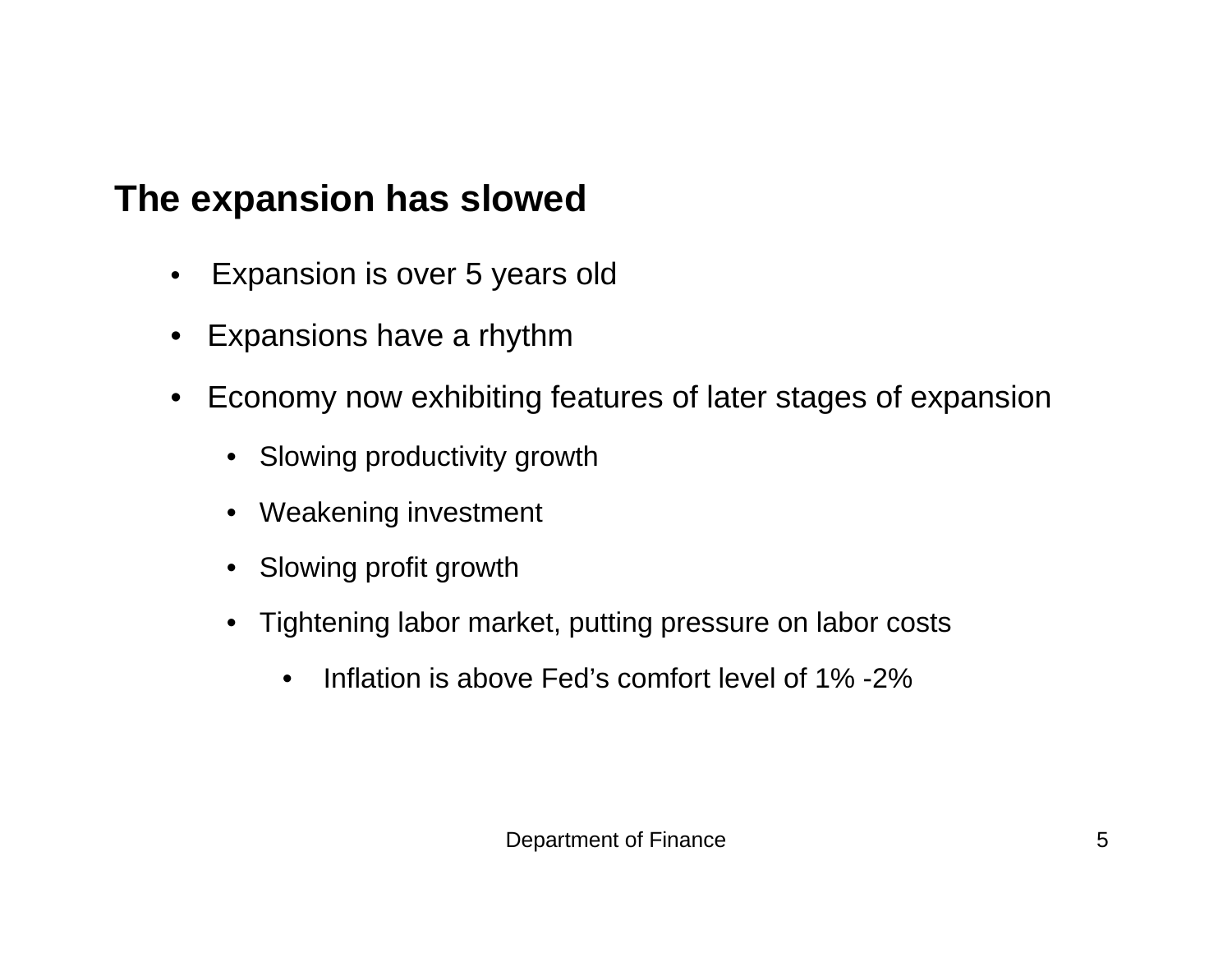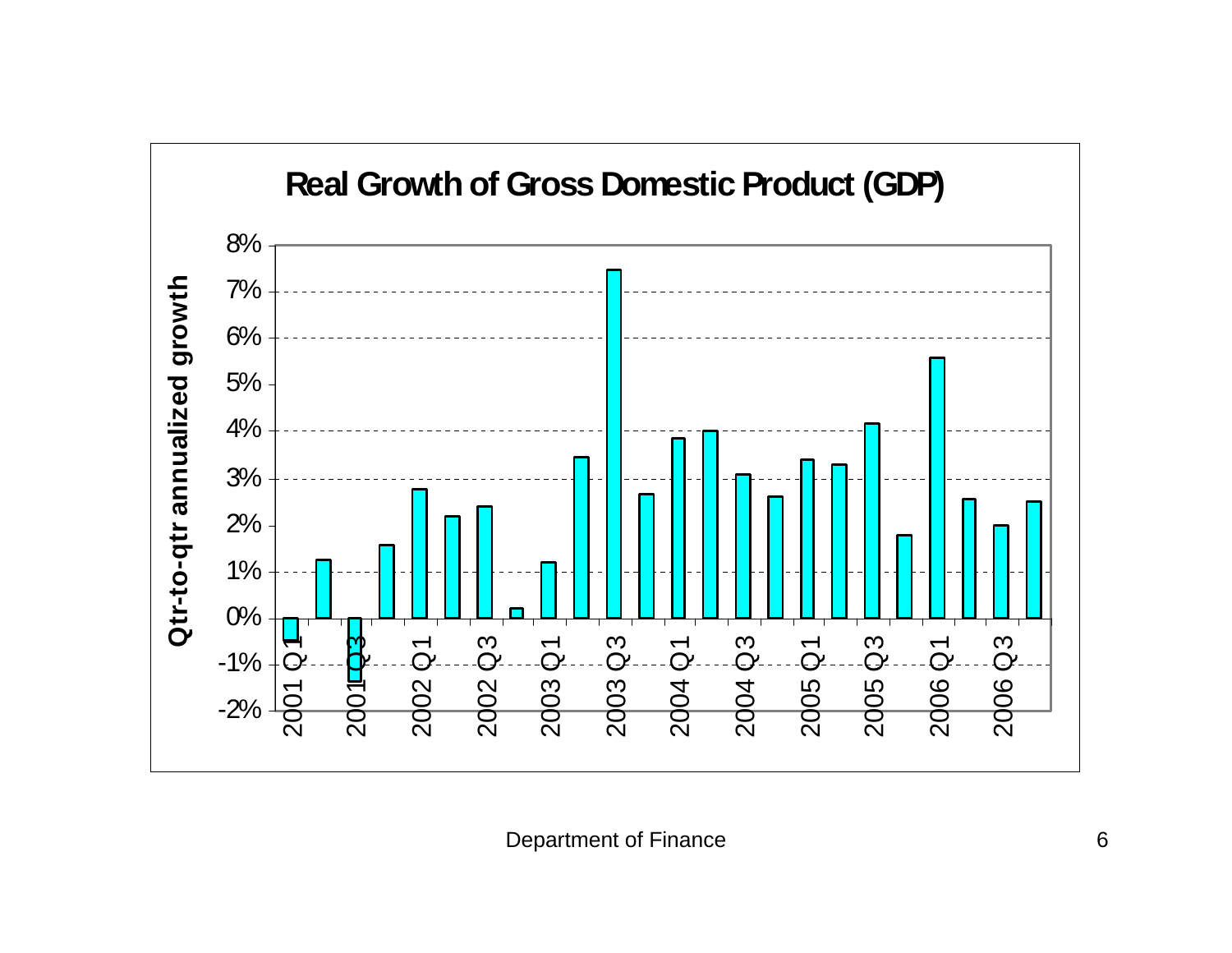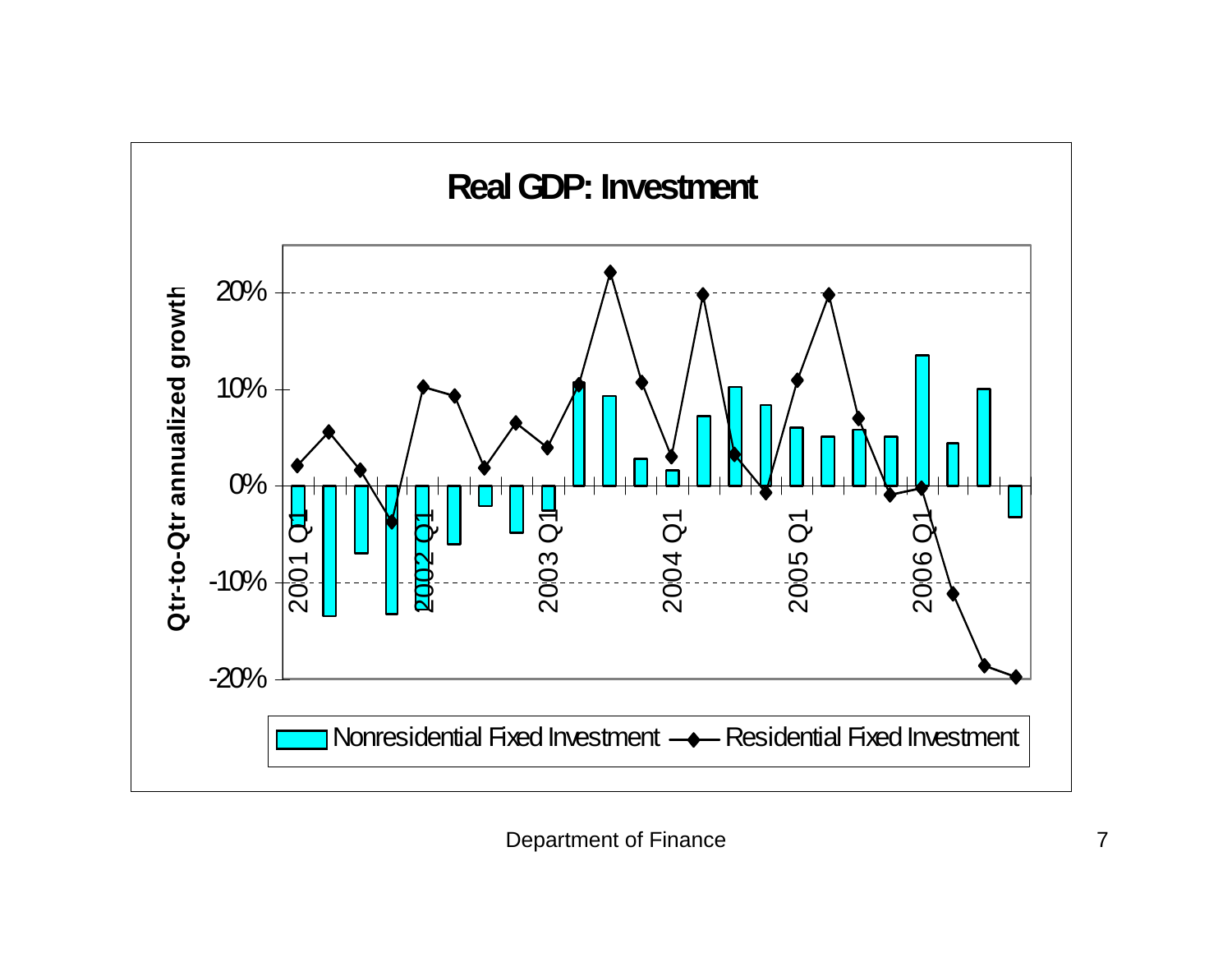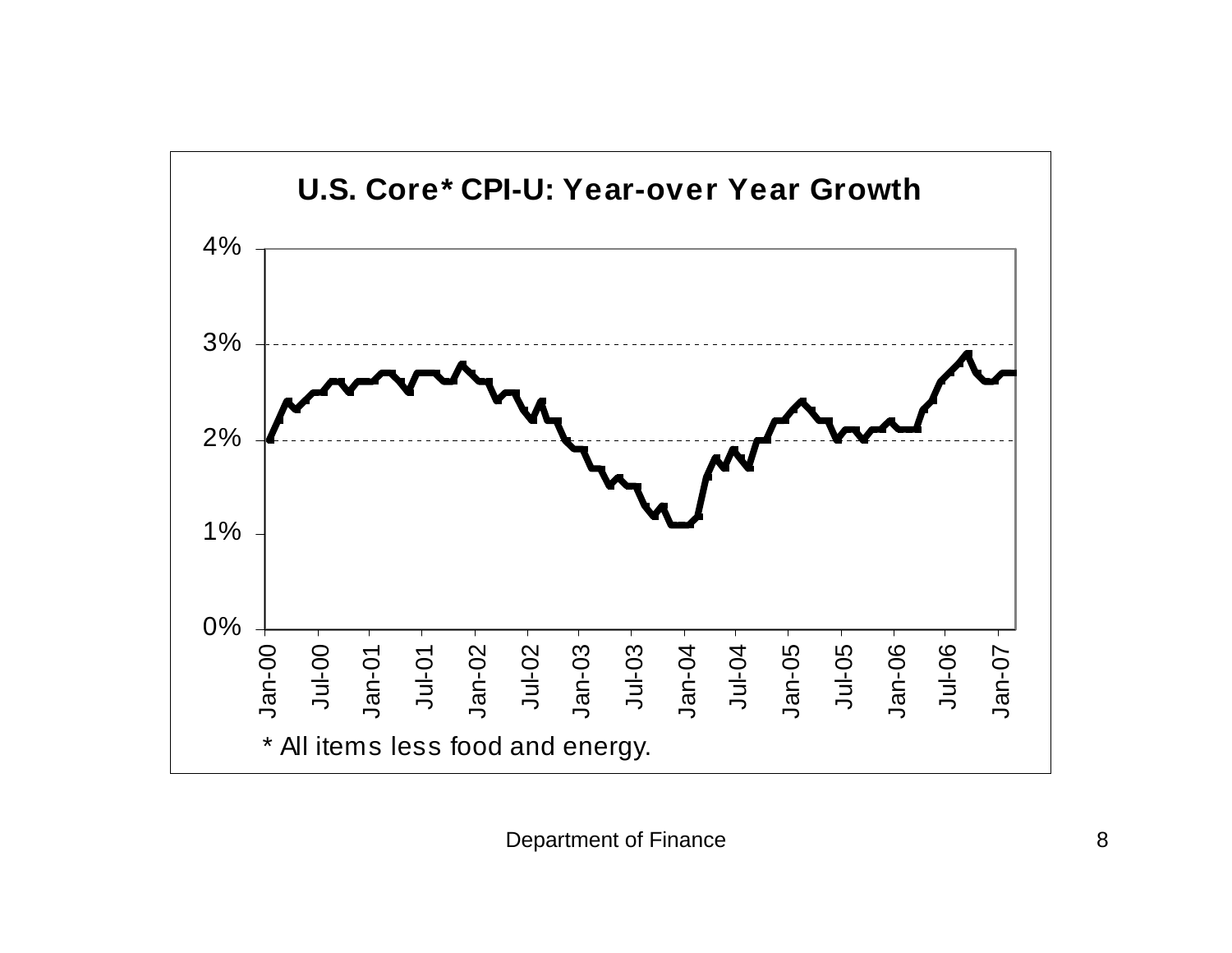#### •**On positive side**

- •Employment continues to increase
- •Consumption remains healthy
- •Exports have picked up

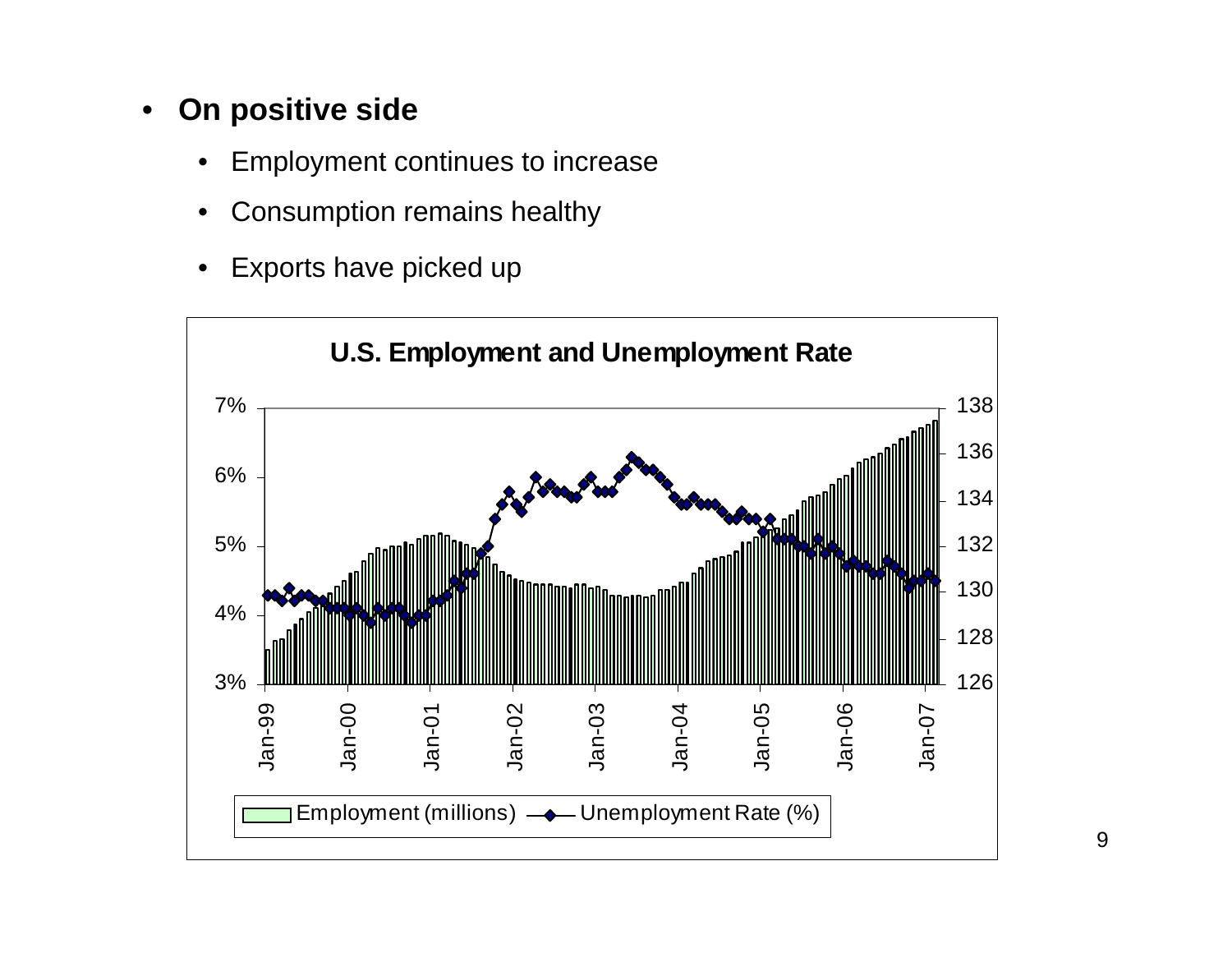## **The Housing Market: A Source of Concern**

- **As housing market began to slow lenders loosened credit standards**
	- Low or no down payment
	- Little or no documentation of income
	- Loans made to borrowers with poor credit history (sub-prime)
	- ARMs with low teaser rates, reset later to higher rates
	- •Interest only and negative amortization loans
- $\bullet$ **Market peaked in 2005 due to high prices and rising interest rates**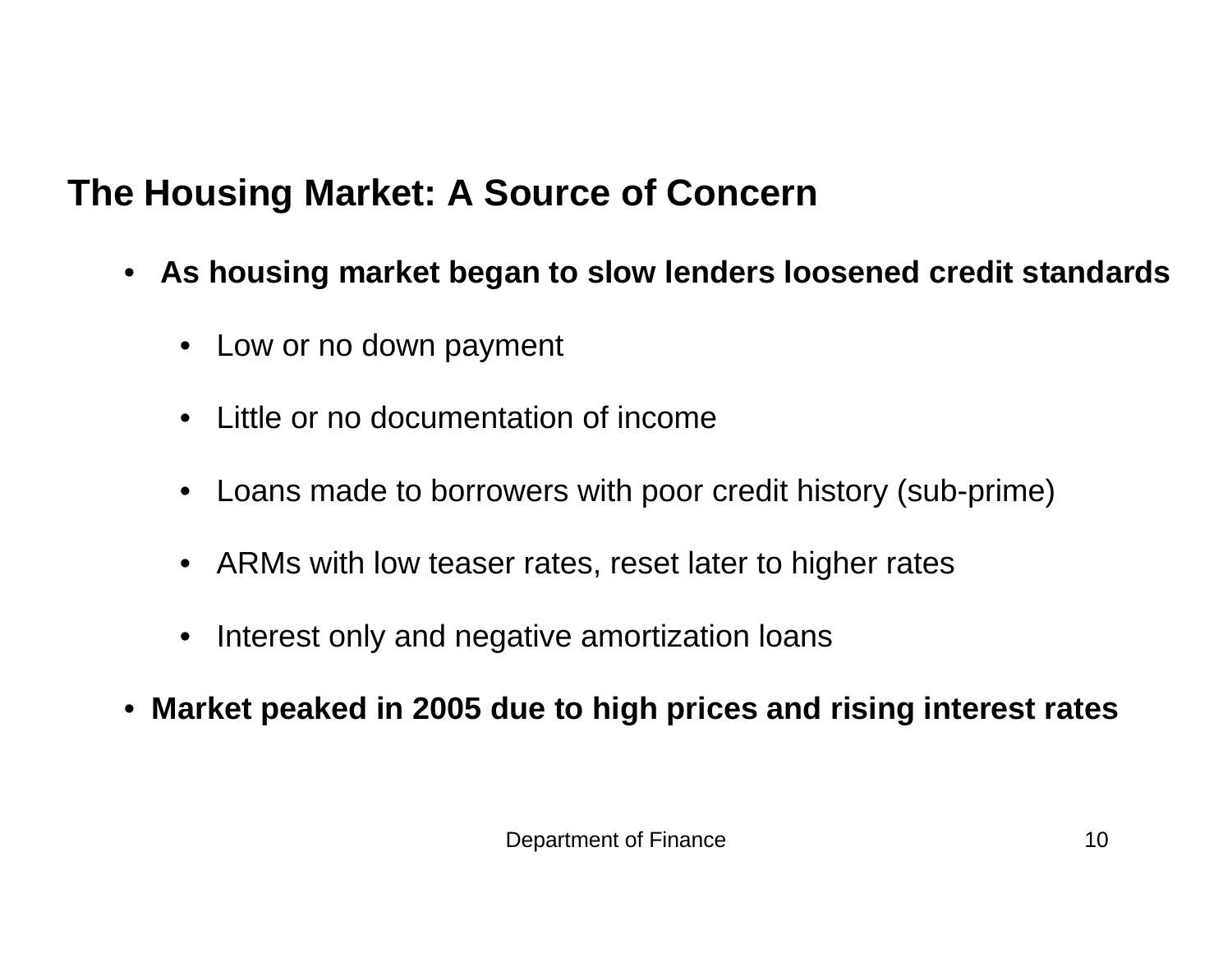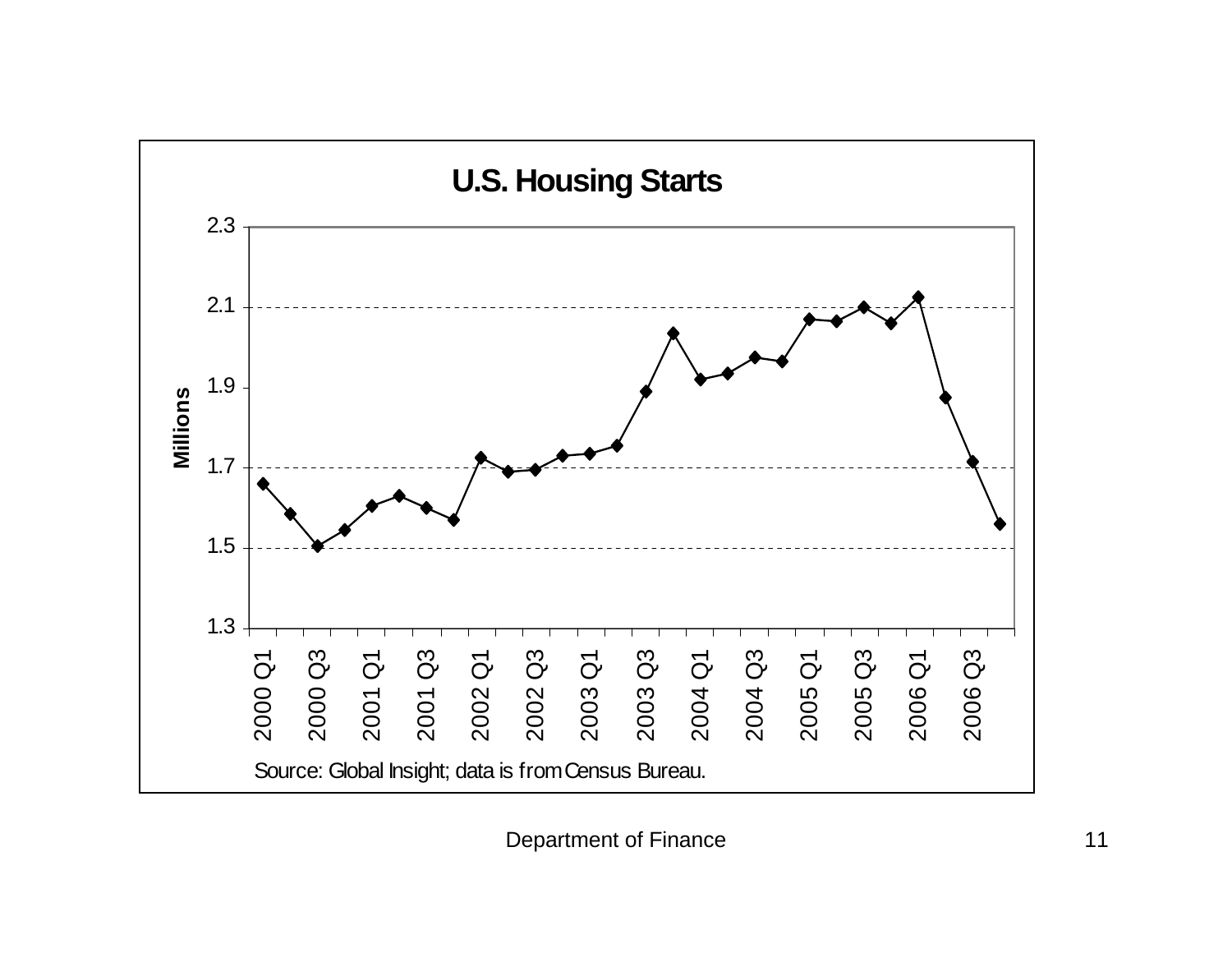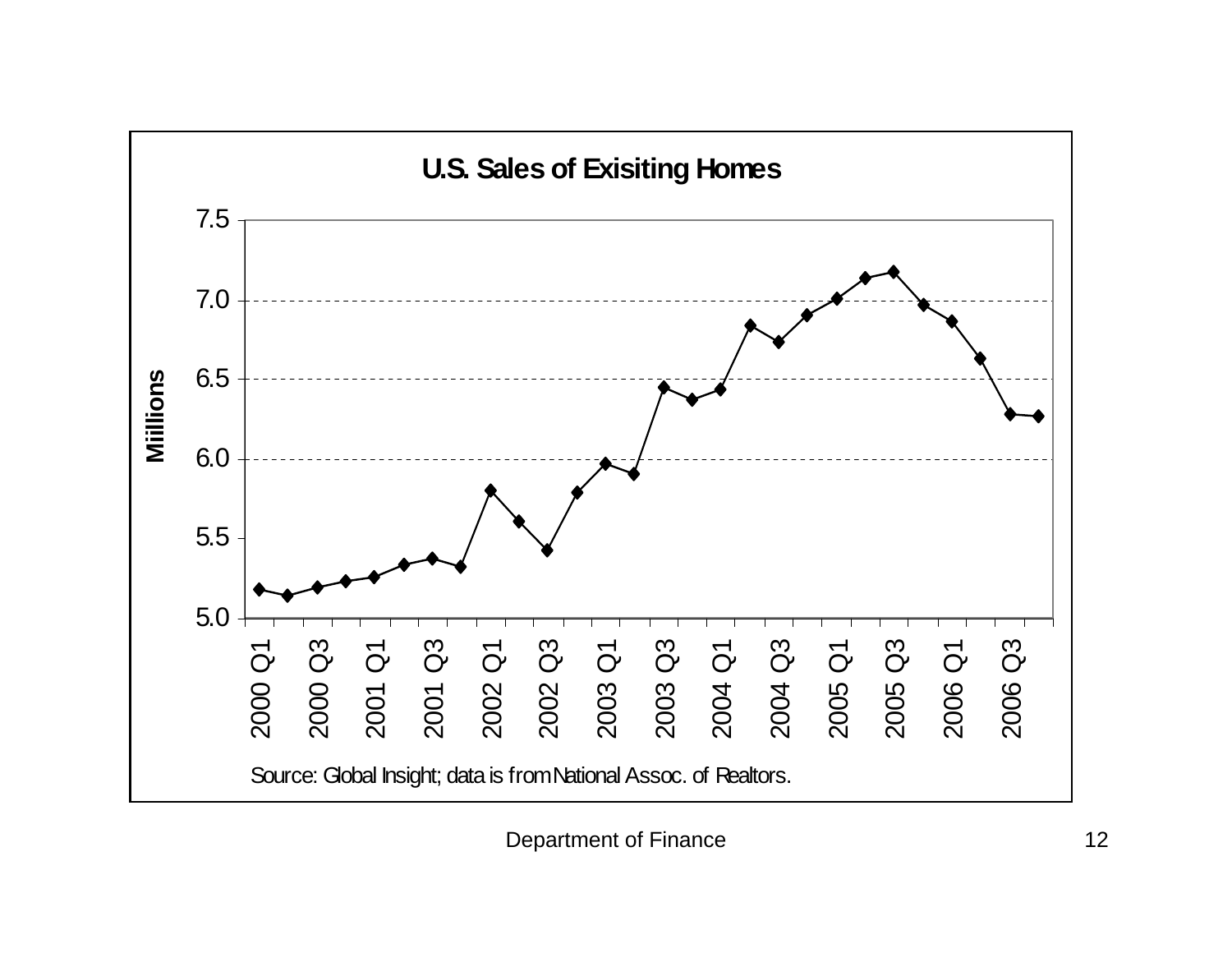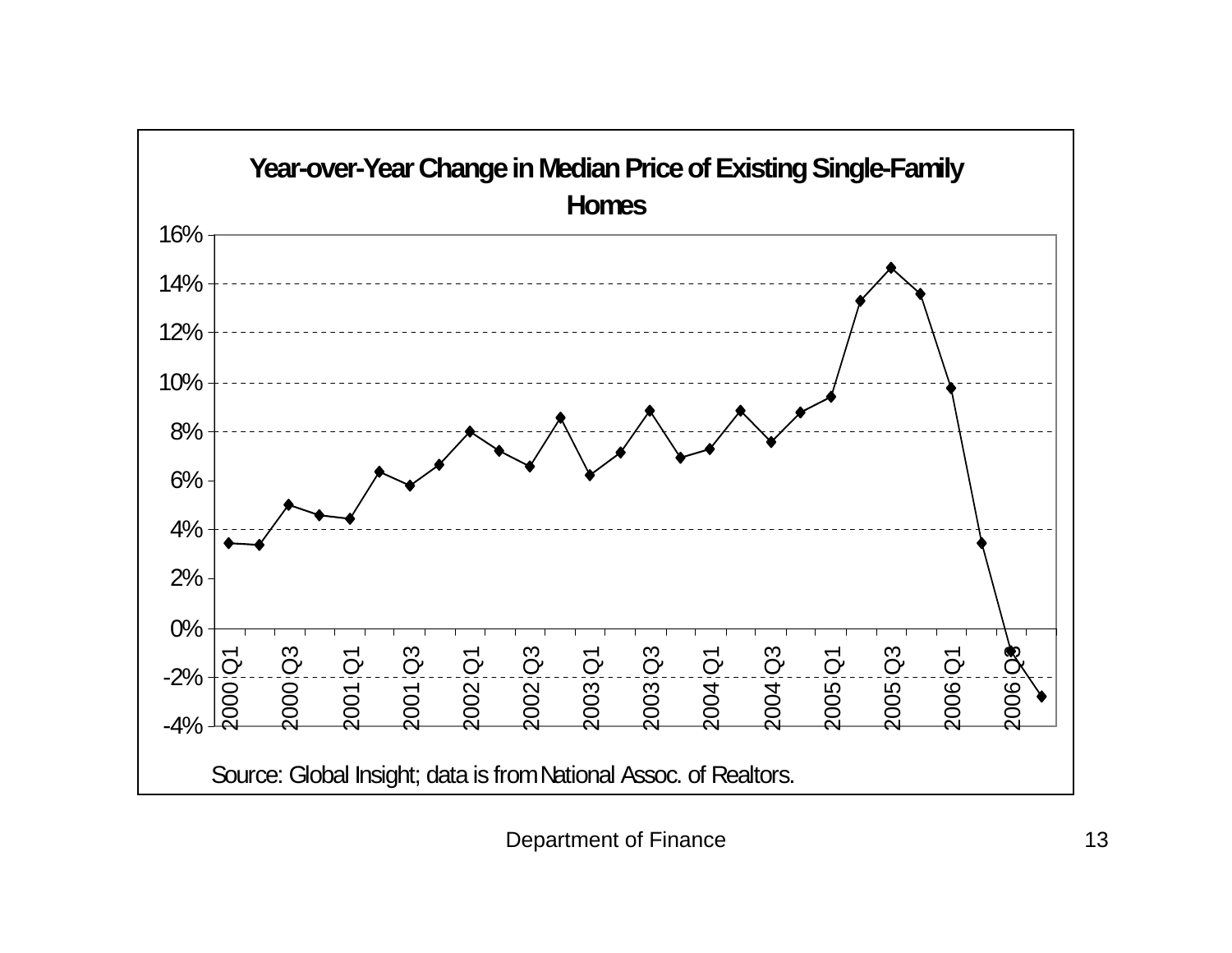## **Sub-prime market is deteriorating**

- As ARMs reset to higher rates, many buyers can't make payments
	- With prices falling, many can't refinance or sell at profit
	- $\bullet$ Delinquencies and foreclosures are rising
- $\bullet$ About 30 sub-prime lenders have closed their doors
- $\bullet$ Credit standards are tightening

## **Fallout will affect:**

- $\bullet$ Housing prices
- Construction of new homes
- Consumption via wealth effect
	- •Home equity withdrawal is declining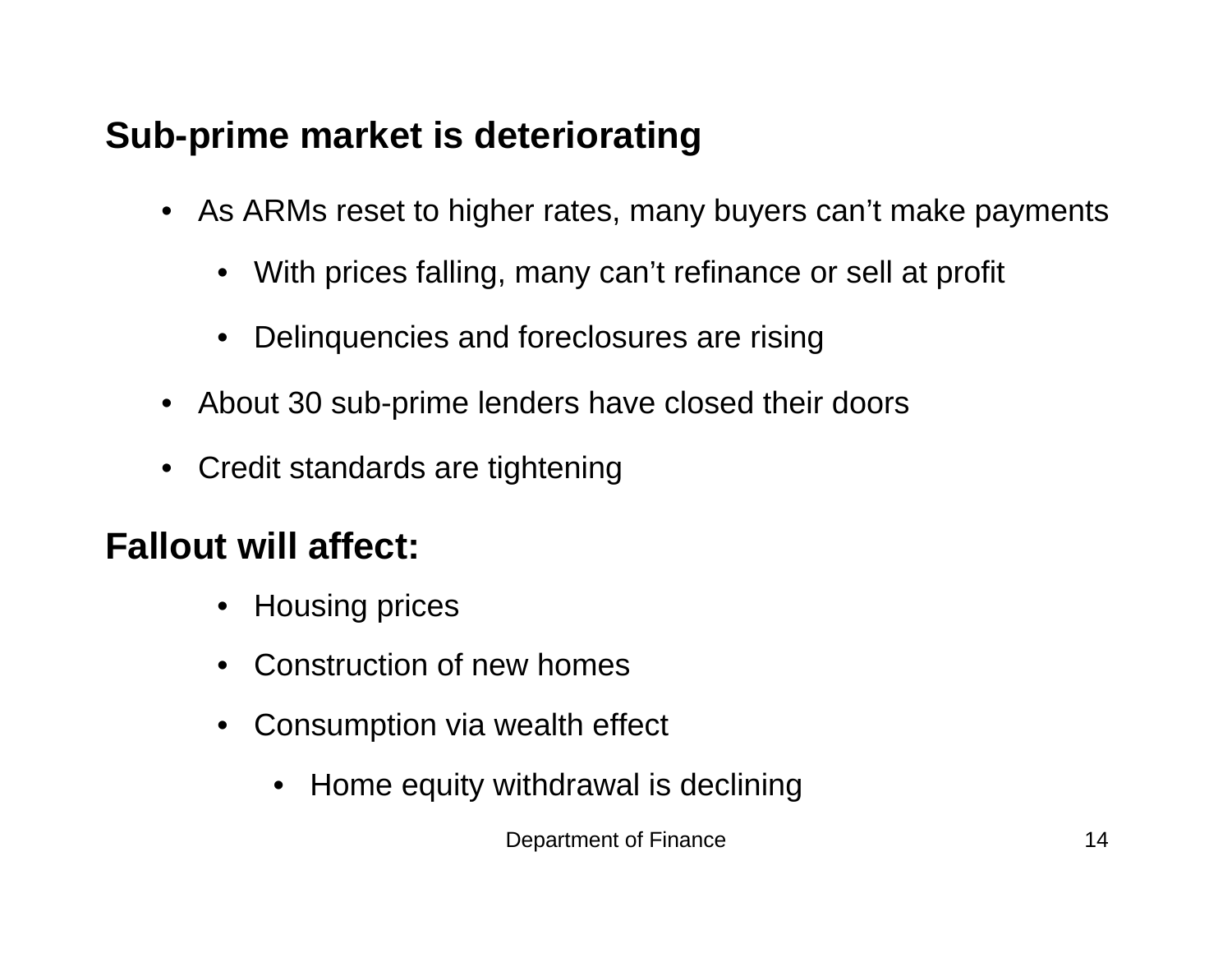

Source: Moody's Economy.com.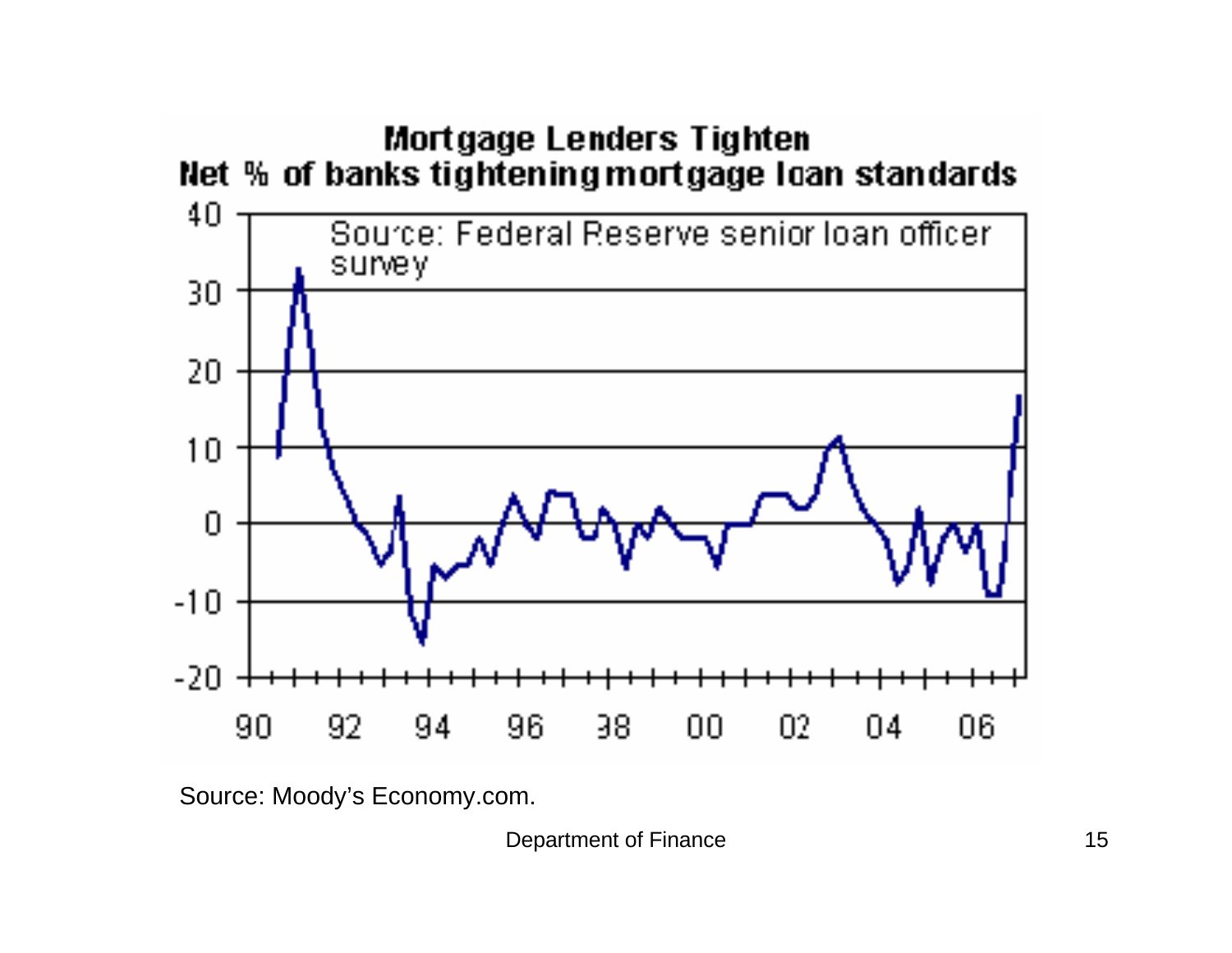

Source: Moody's Economy.com.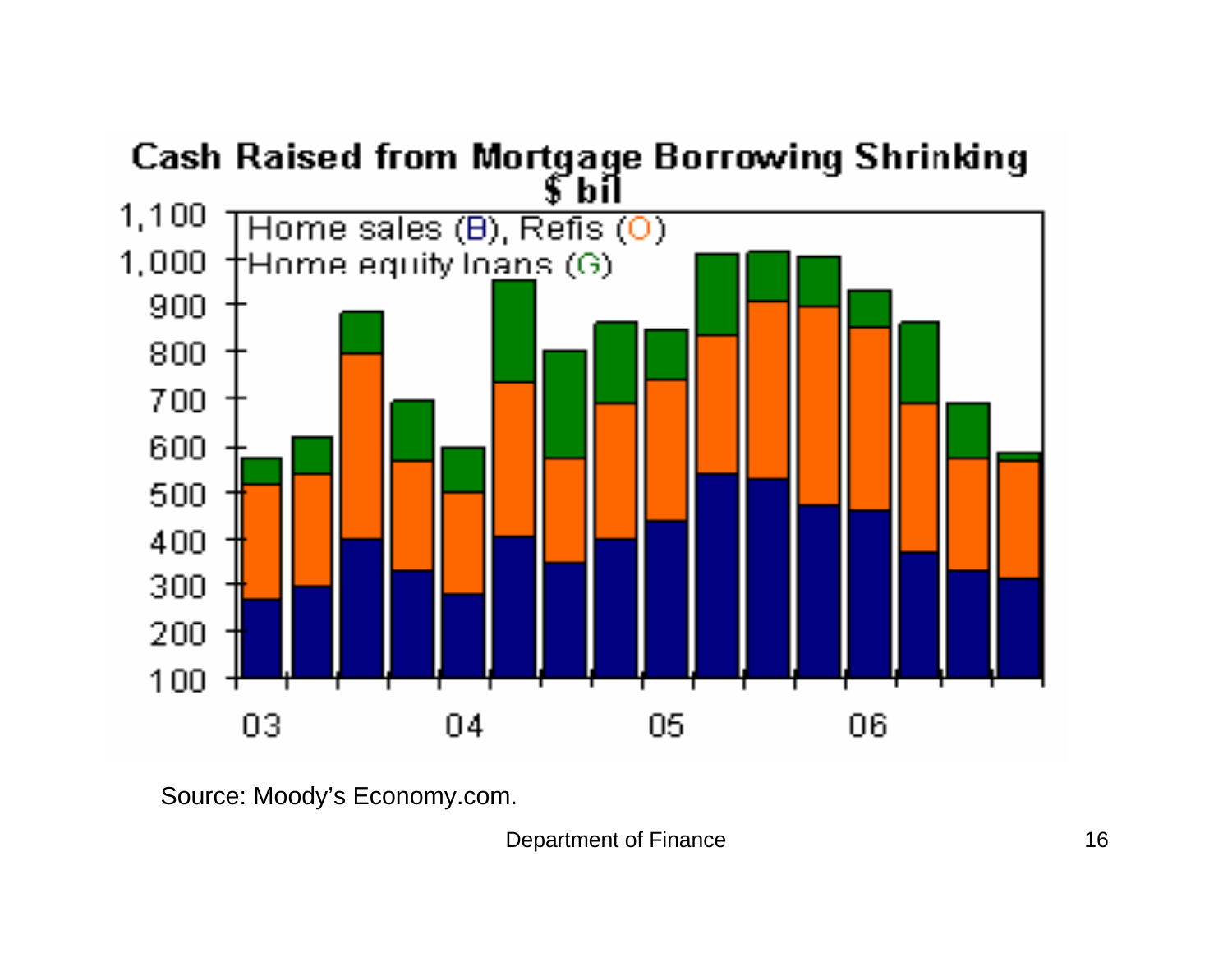$\bullet$  Cash raised from mortgage borrowing fell from 11.3% of disposable income in 2005 Q3 to 6.0% in 2006 Q4

# **Conventional wisdom: sub-prime problems will not derail economy**

- Sub-prime is only about 10% of mortgage debt
- $\bullet$ Sub-prime problems will not spread to rest of housing market
- $\bullet$ Rest of economy is reasonably healthy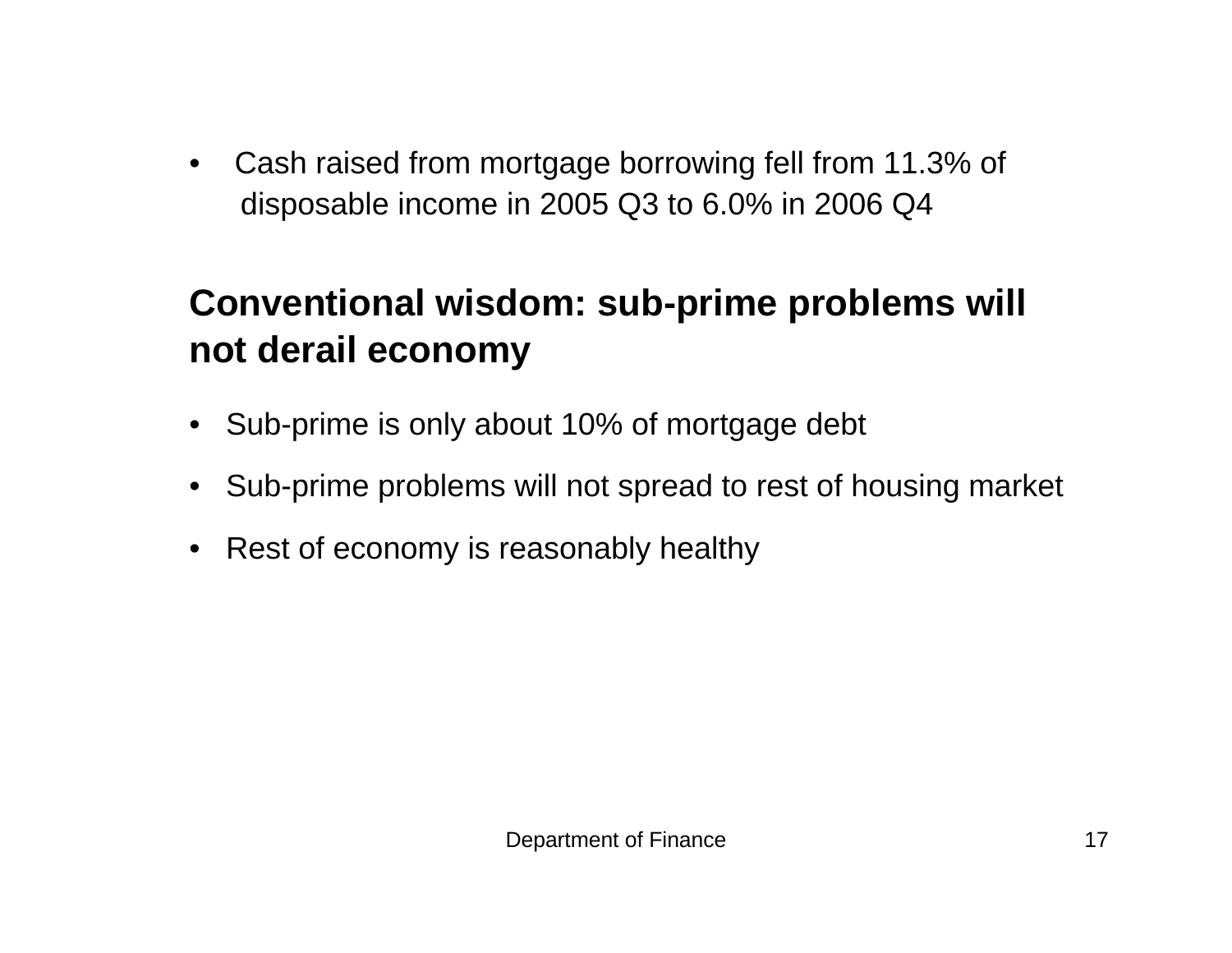# **U.S. Economy: Forecast**

#### **Slow growth in 2007, picking up later in year and in 2008**

- Risk factors include:
	- $\bullet$  Housing market
		- Including spillover to consumption and financial markets
	- $\bullet$ Inflation
	- •Energy prices
	- Weak business investment
	- Trade and budget deficits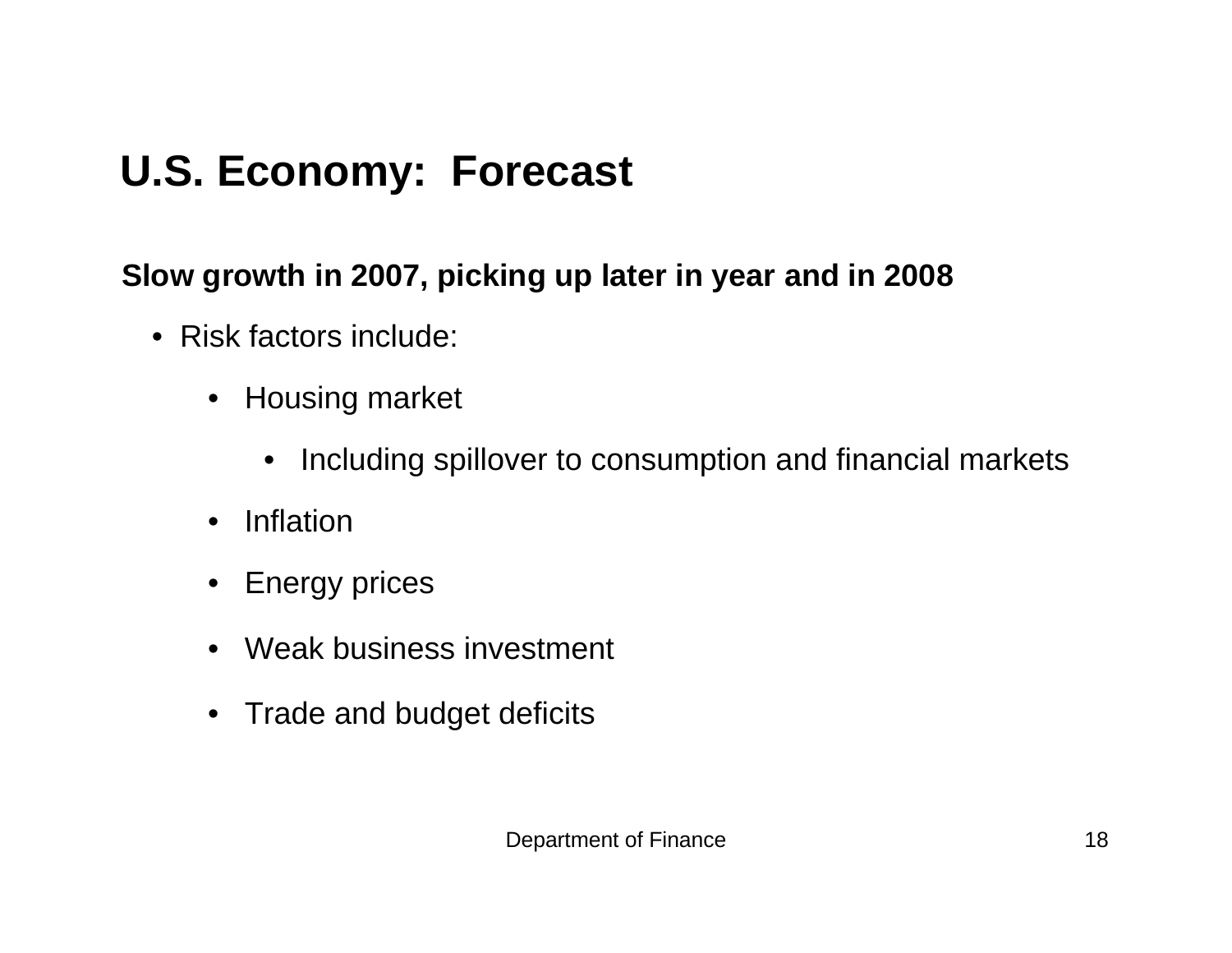# **Risk of recession is rising. Probability over next 6-12 months:**

- 20% Global Insight
- 22% Moody's Economy.com
- 25% Dick Conway (up from 20% in December)
- 1 in 3 Alan Greenspan
- 40% Stephen Roach (Morgan Stanley)
- **Unless trends reverse, August forecast is likely to be weaker**
	- March 30 WSJ article: "Economists lower forecasts for 2007"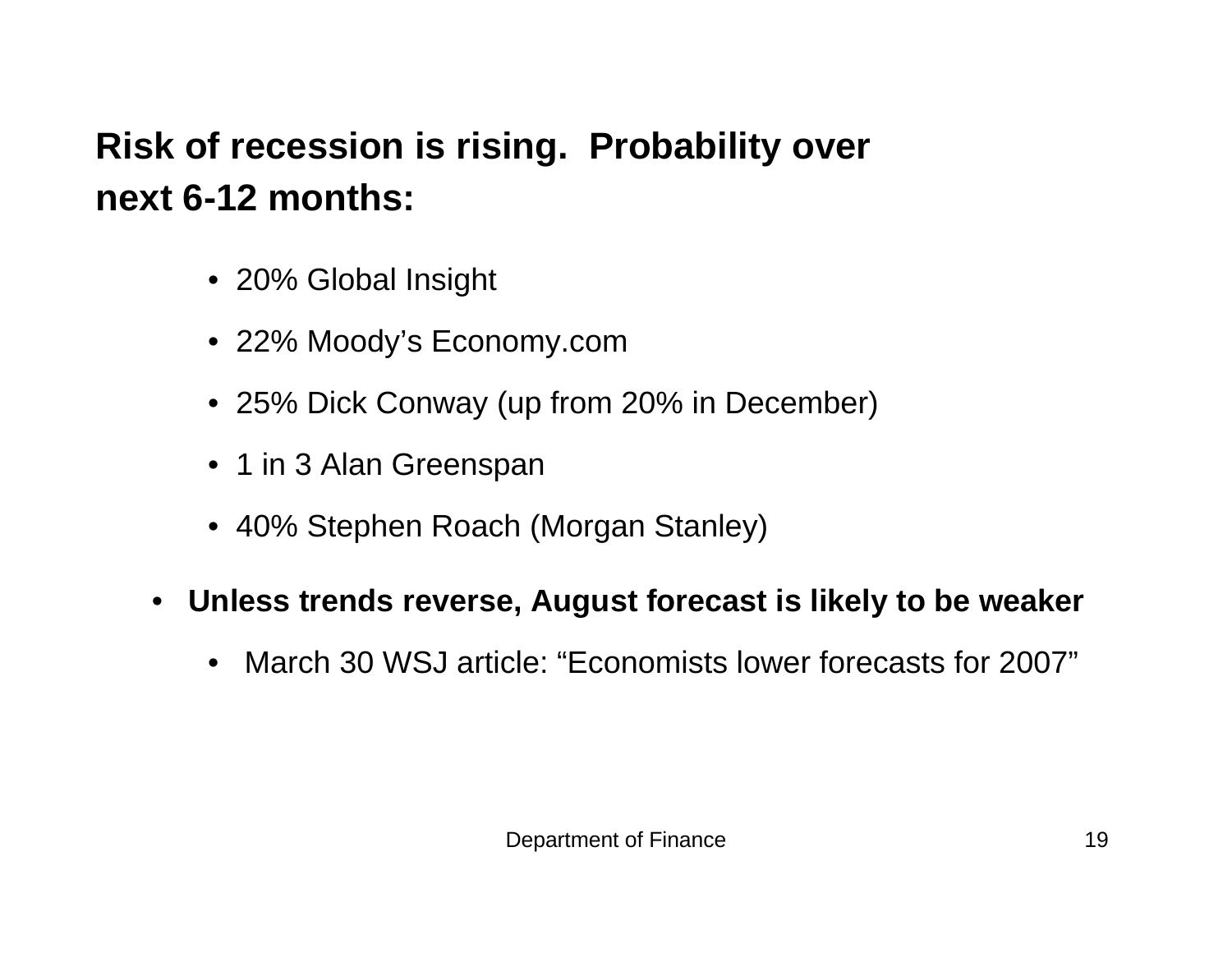# **Puget Sound Economy: Recent Trends**

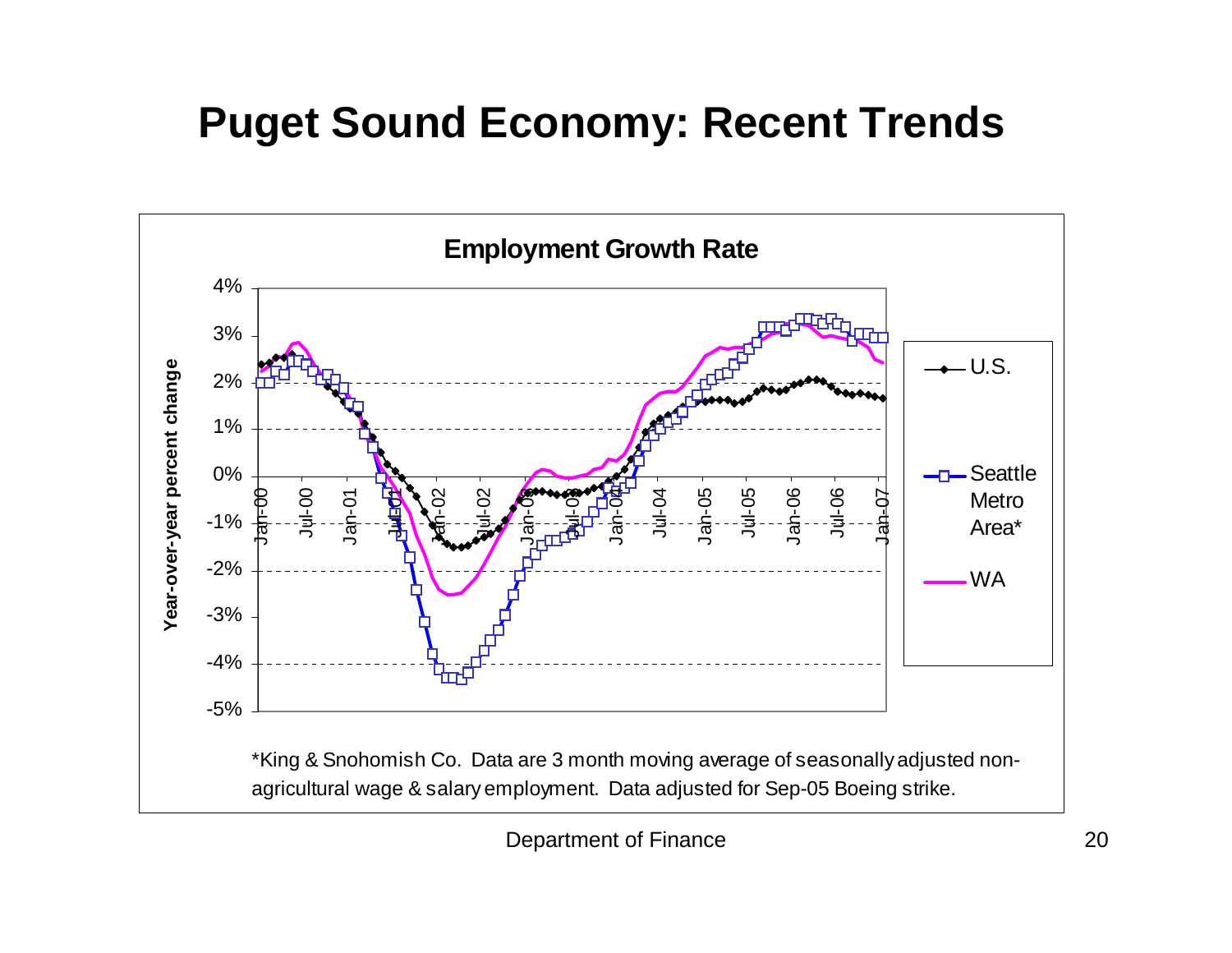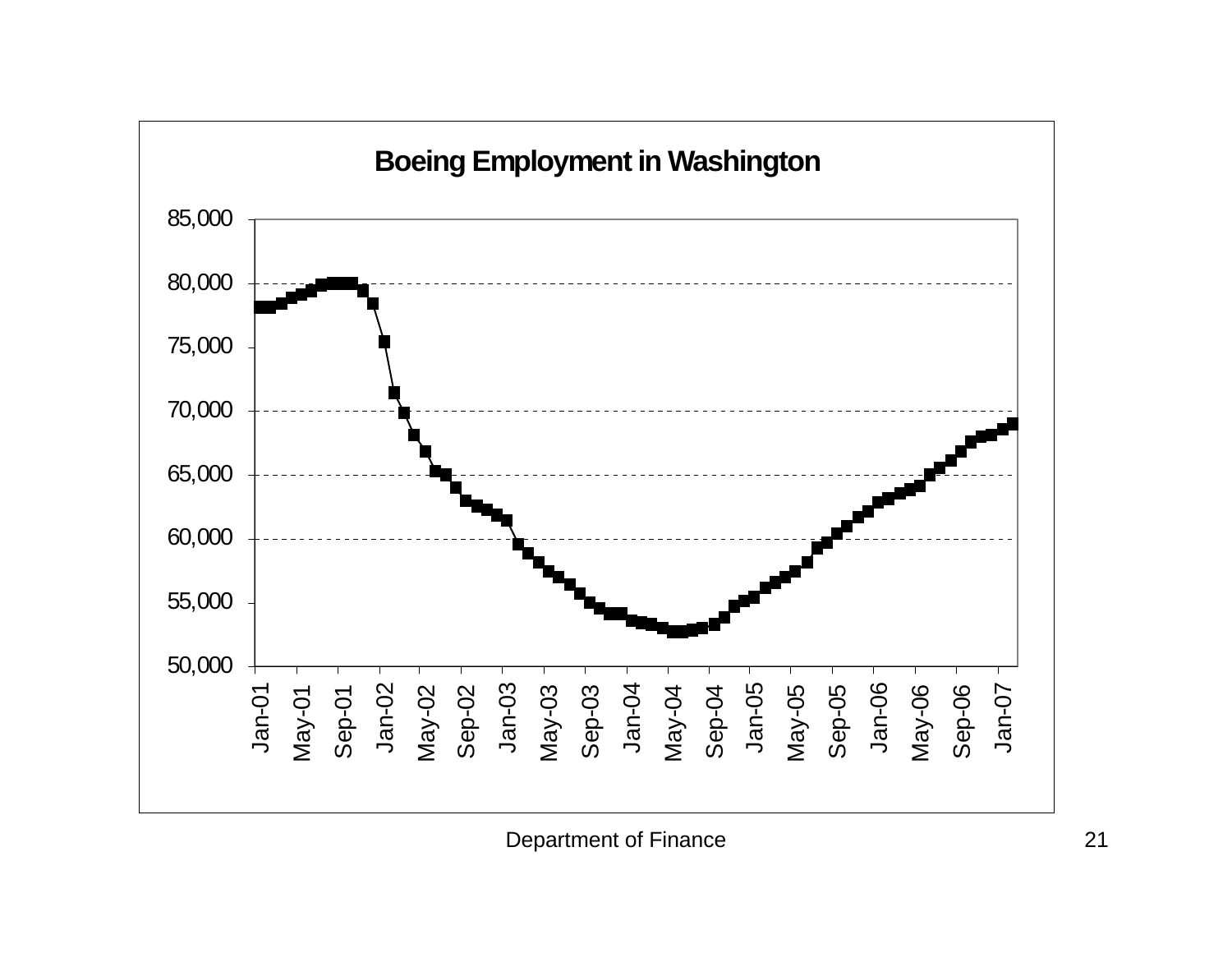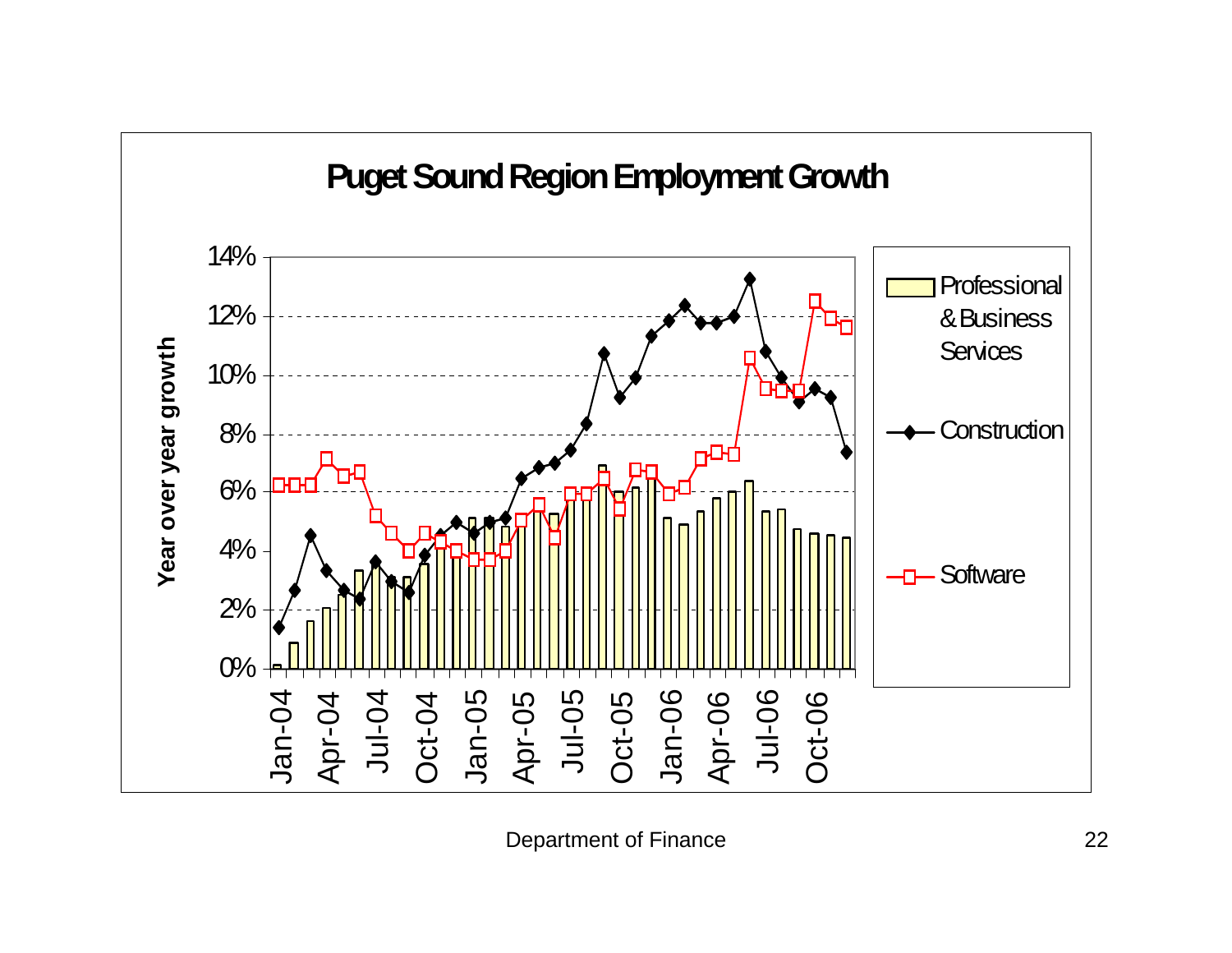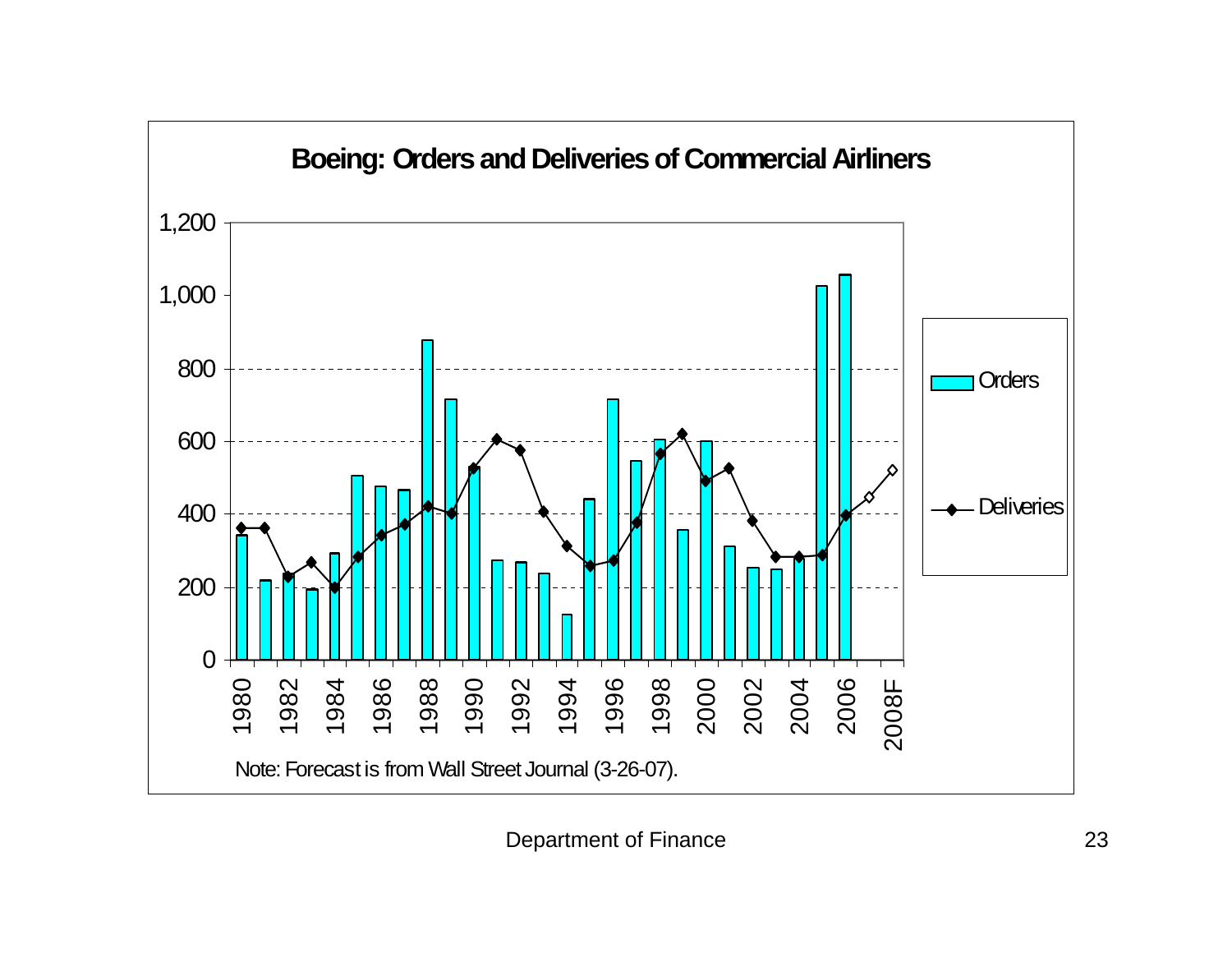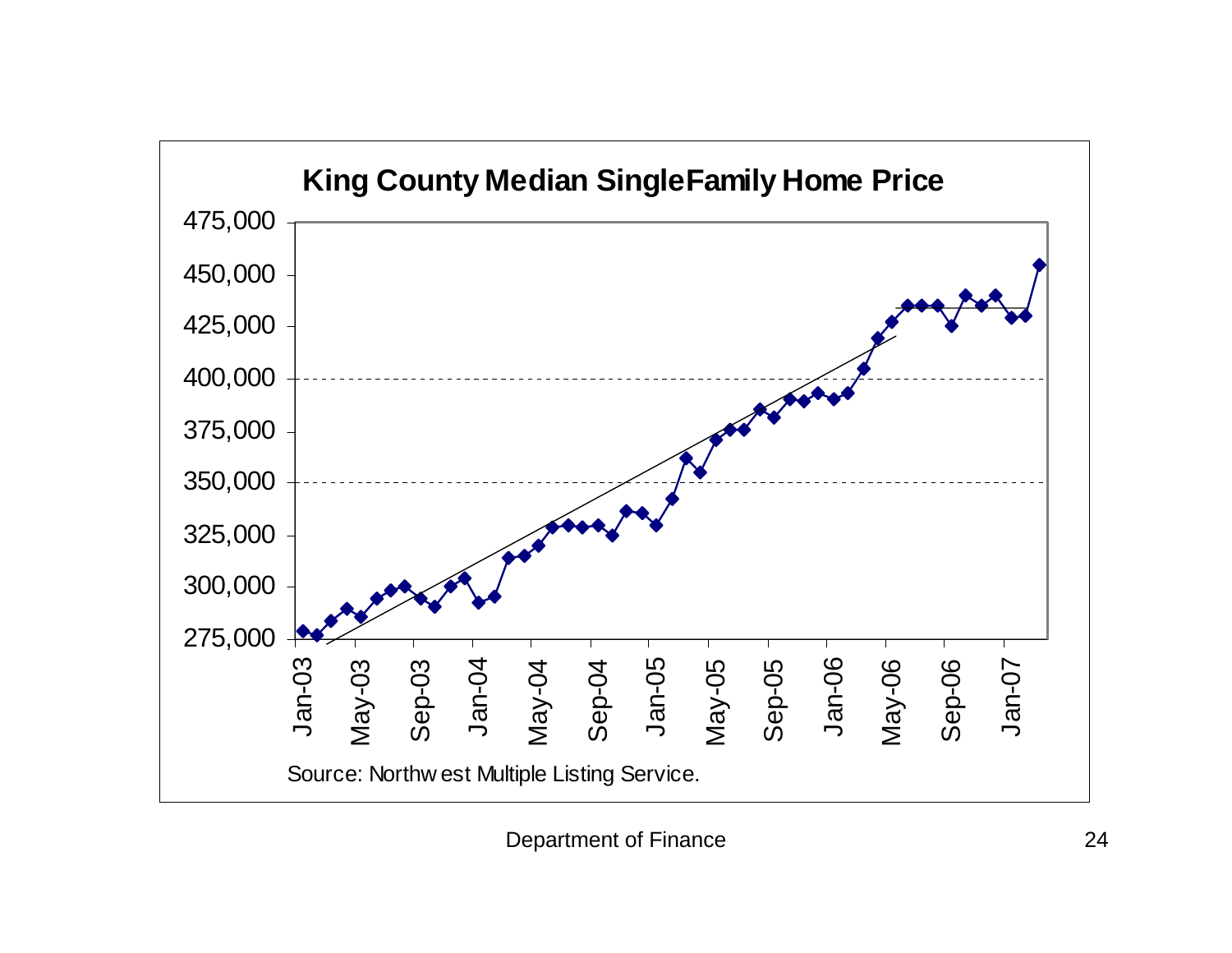# **Puget Sound Economy: Forecast**

- $\bullet$  Growth to continue but slow over time. Reasons include:
	- •Cooling real estate market
	- •Slower national economy
- •Boeing to continue hiring through 2008

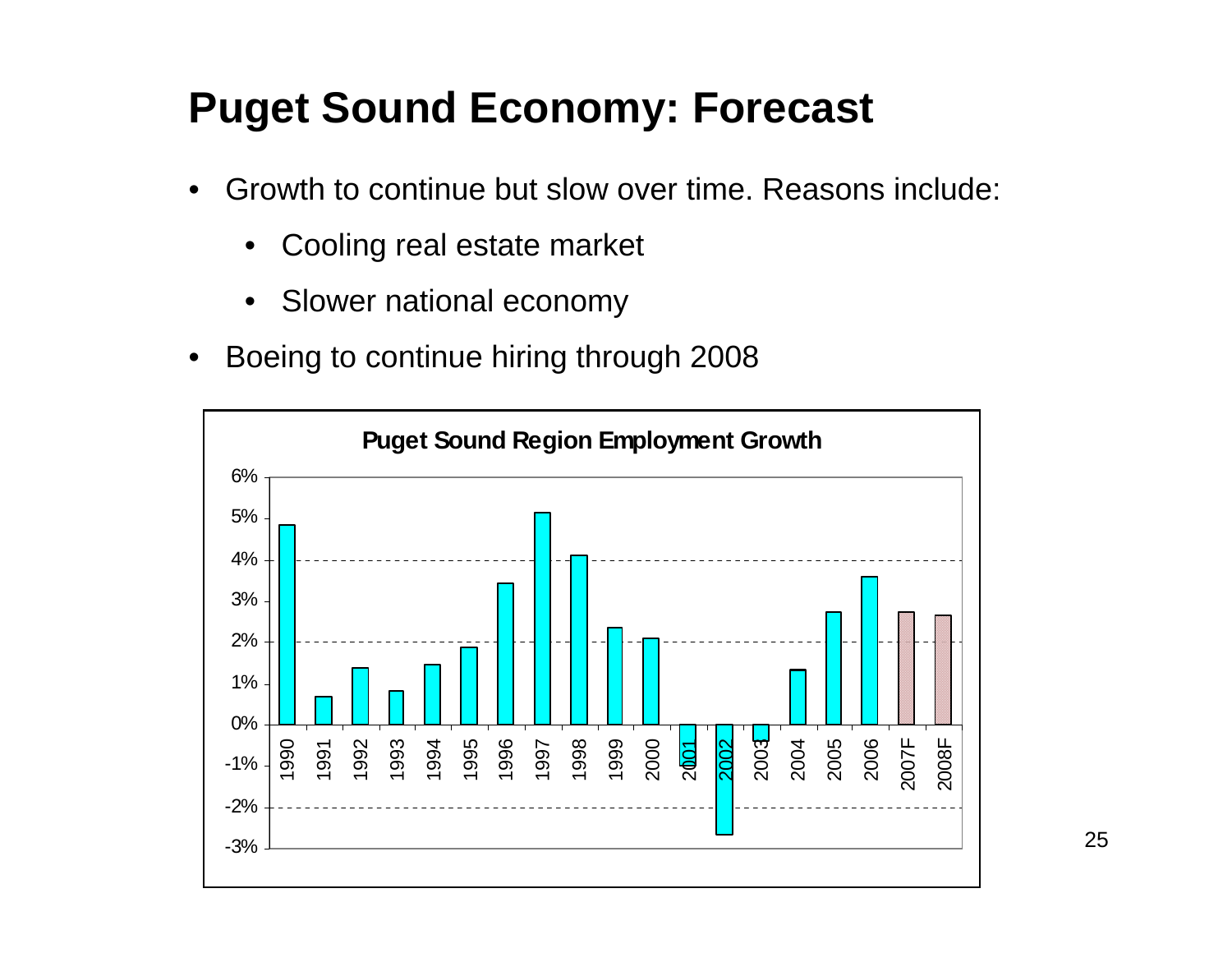# **Retail Sales Tax**

#### **Recent Trends**

- **Growth slowed in second half of 2006** 
	- Construction has slowed sharply since March 2006 peak
	- $\bullet$ Current obligation growth rate was 5.5% in 2006 Q4
- $\bullet$  **Non-current revenue declined by \$3.2 million in 2006**
	- 2005 was unusually high; 2006 unusually low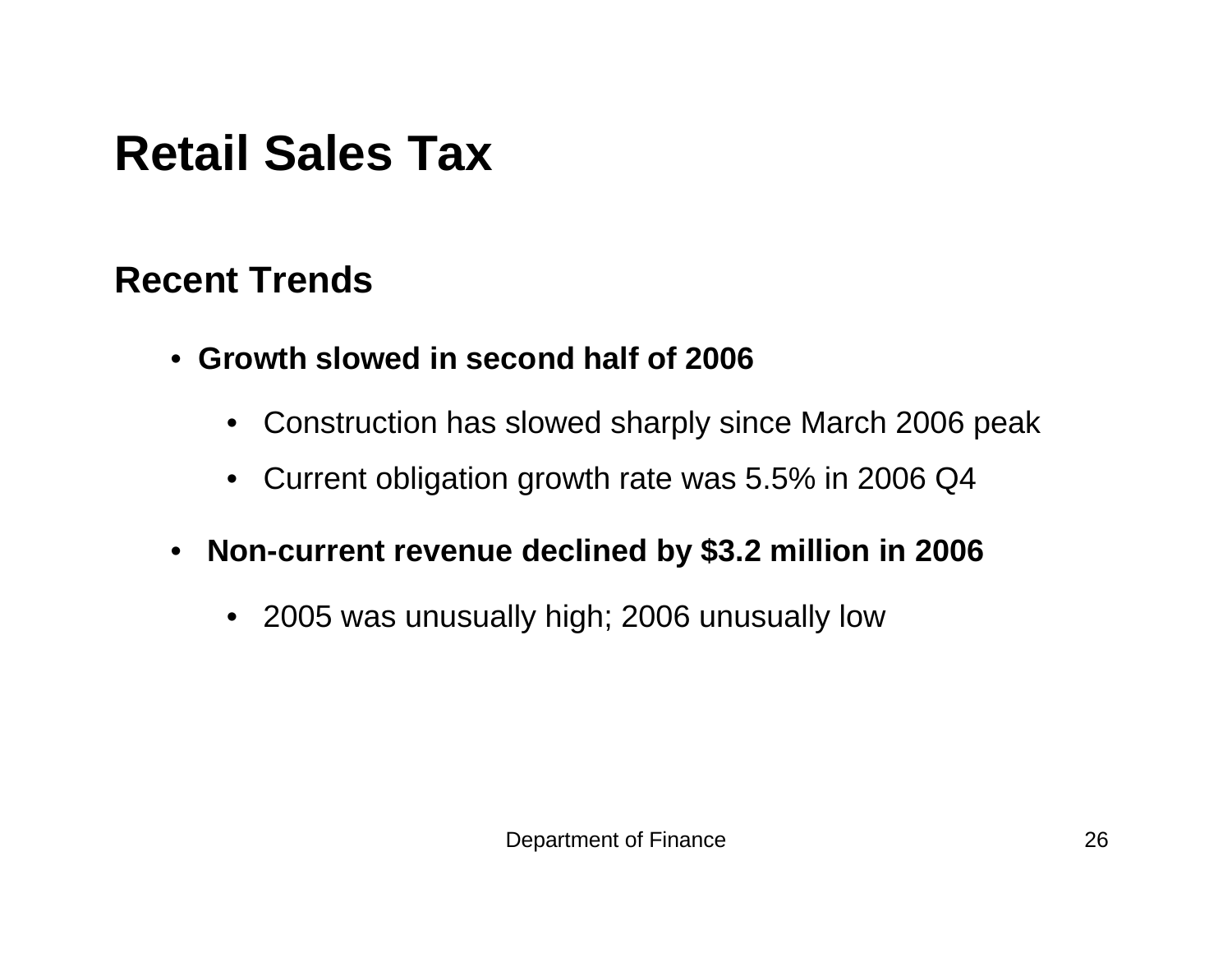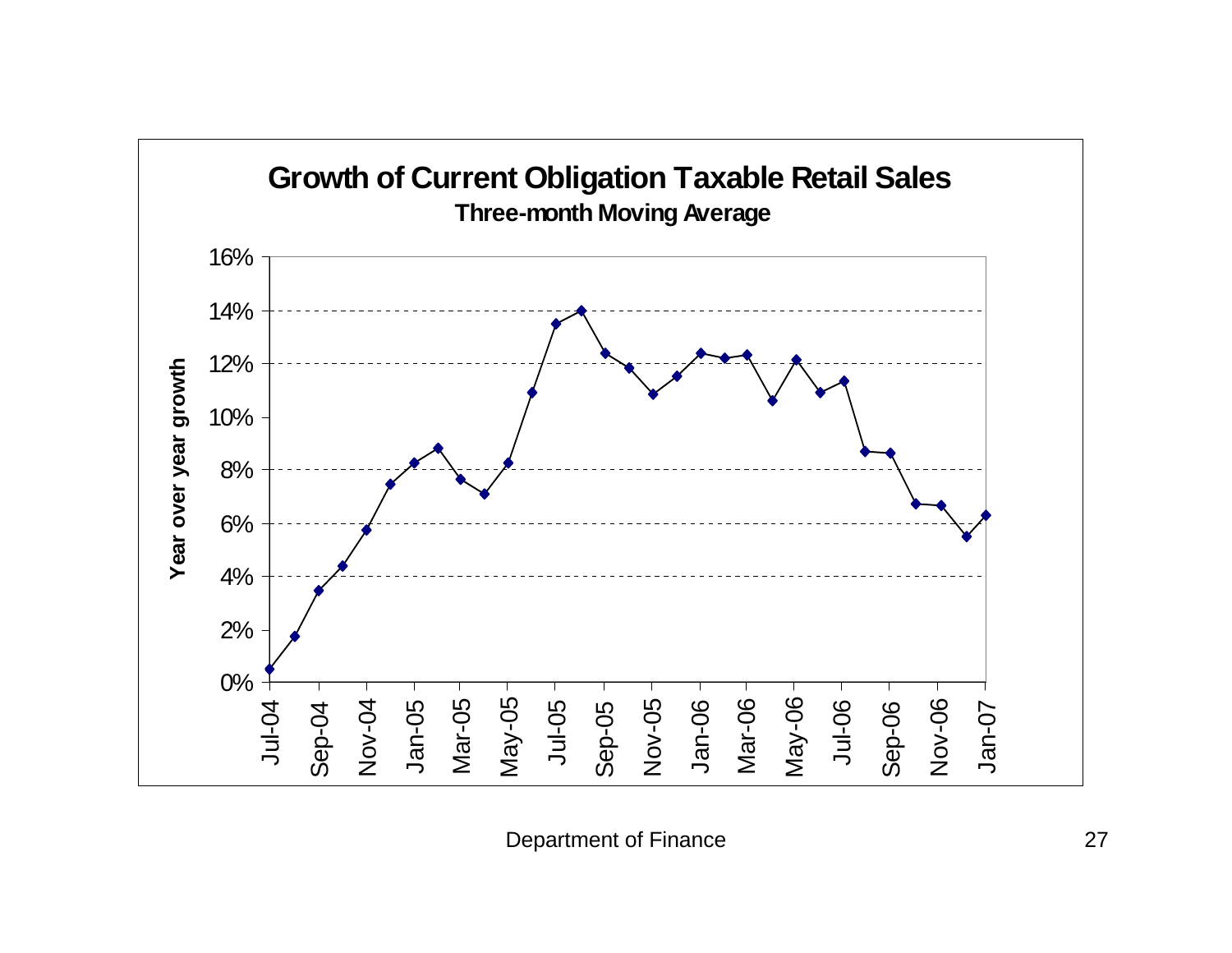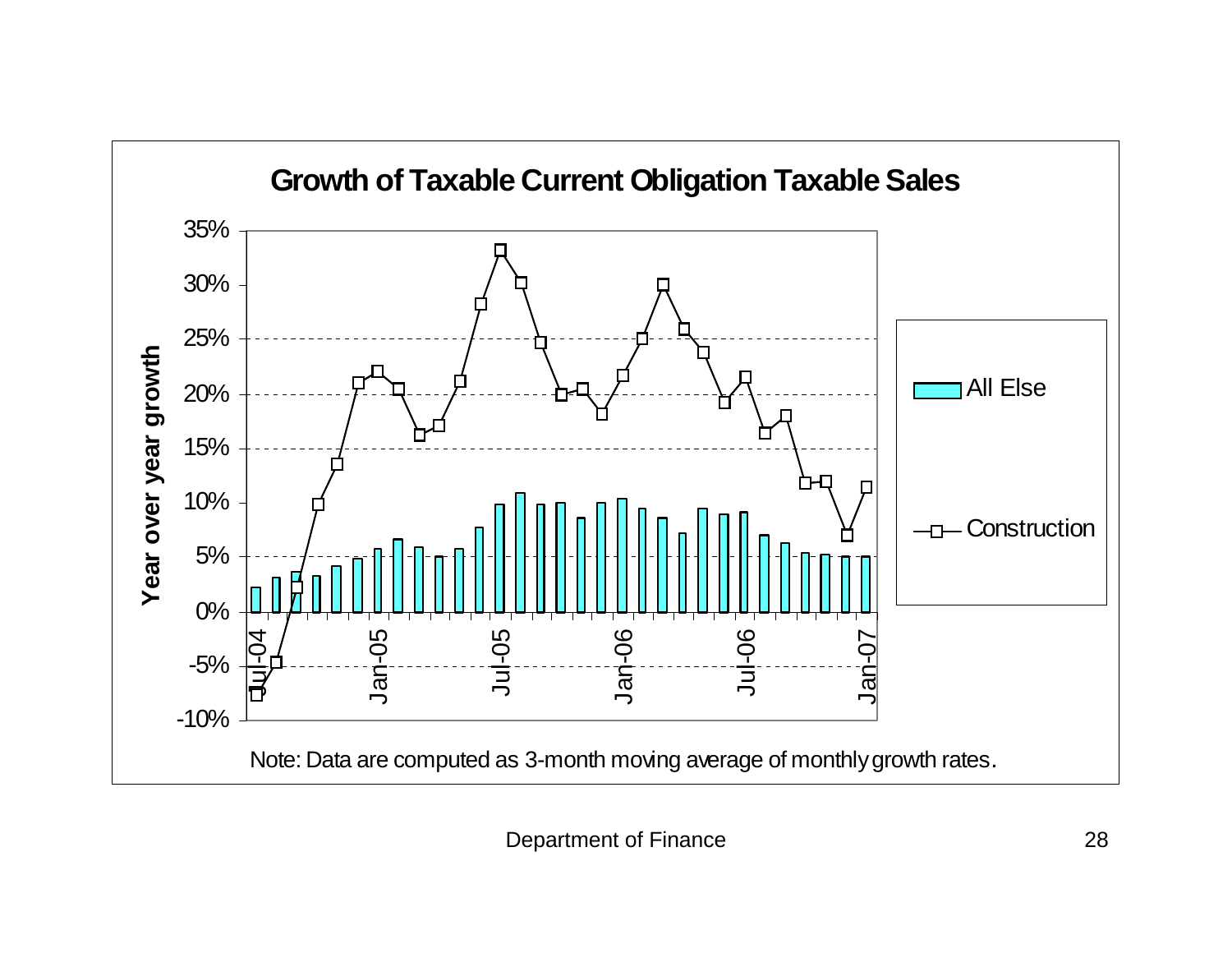# **Sales tax forecast**

- **Forecast reflects:** 
	- Recent slowing of revenue growth
	- Slowing U.S. and regional economies
	- $\bullet$ Expected rebound in non-current revenue
- **Upside risk:** 
	- Construction growth exceeds forecast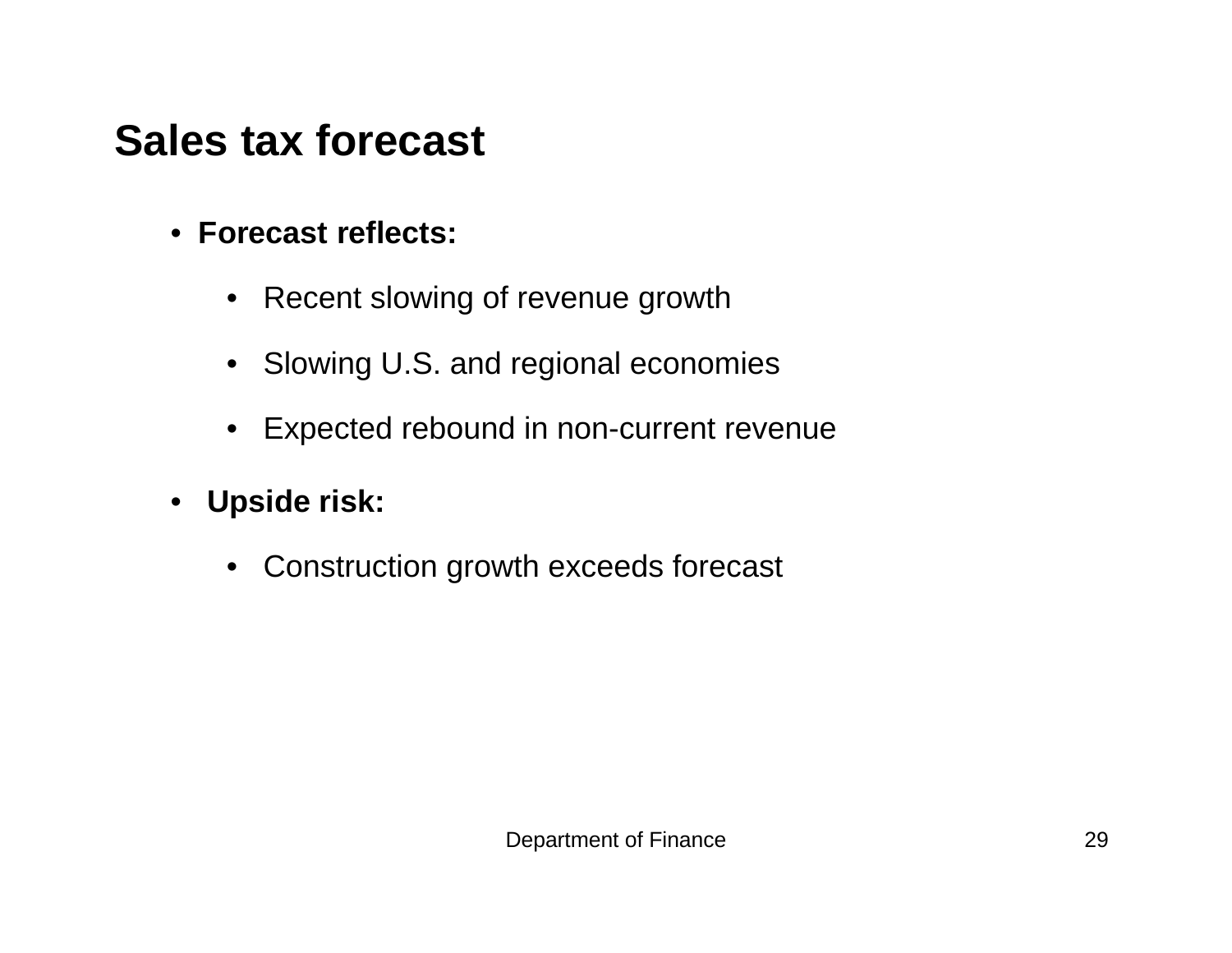

Department of Finance 30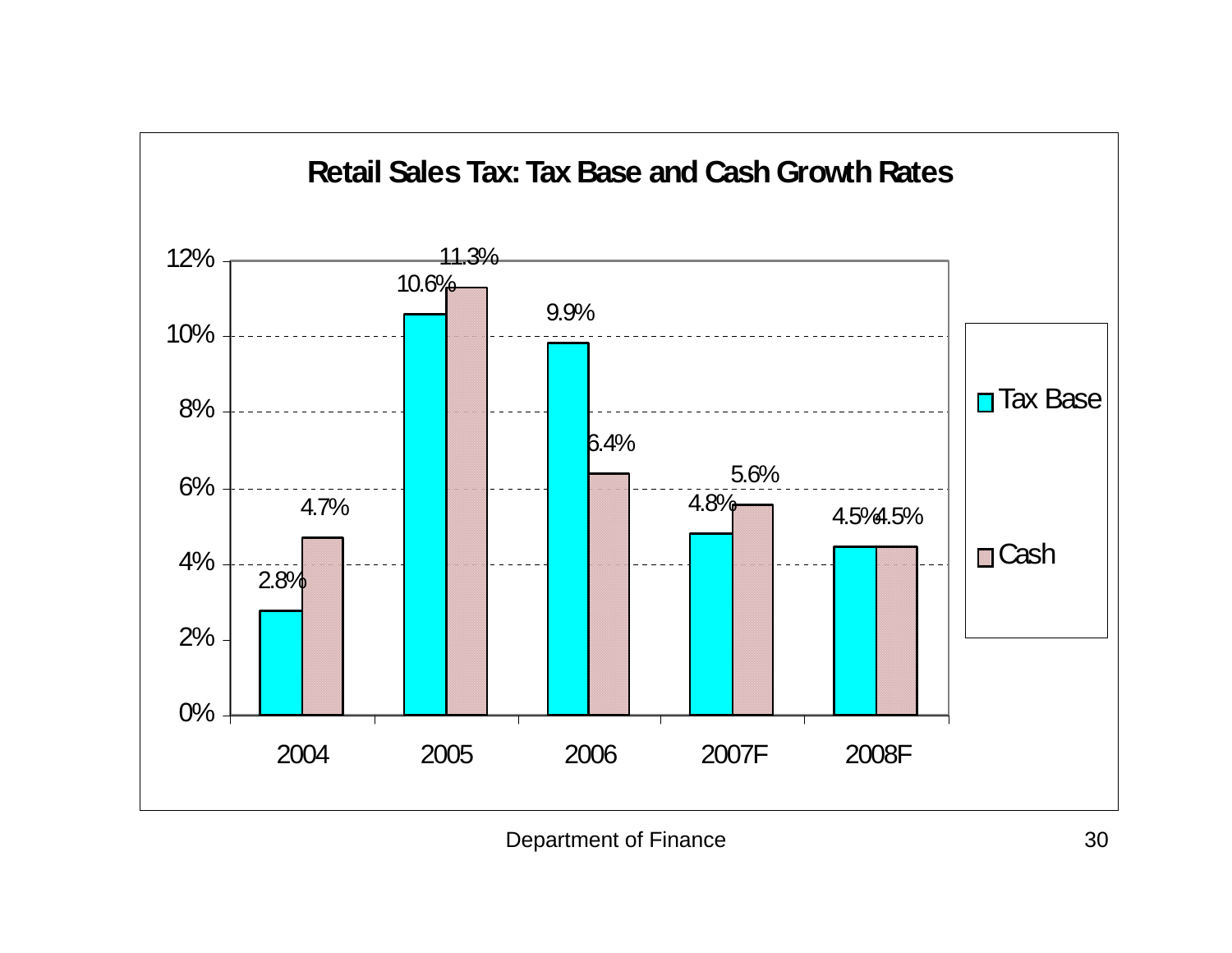# **B&O Tax**

## **Recent Trends**

- Growth remains strong, but has slowed from peak in 2005
	- Construction and manufacturing led in 2006
- Non-current revenue increased by \$3.5 mil. to \$12.3 mil. in 2006
	- Refunds declined by \$1.9 million
	- Penalty and interest payments were up \$1.4 million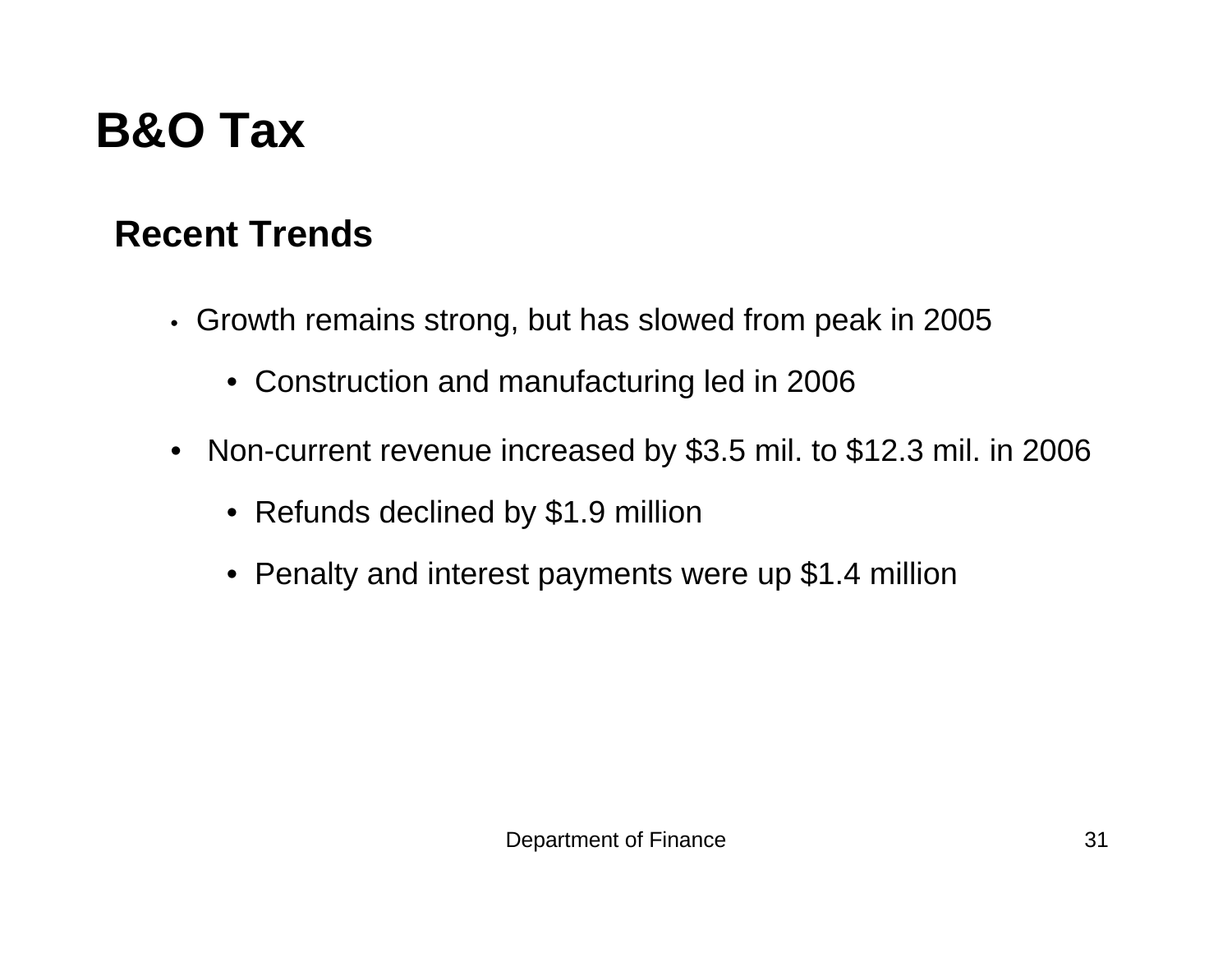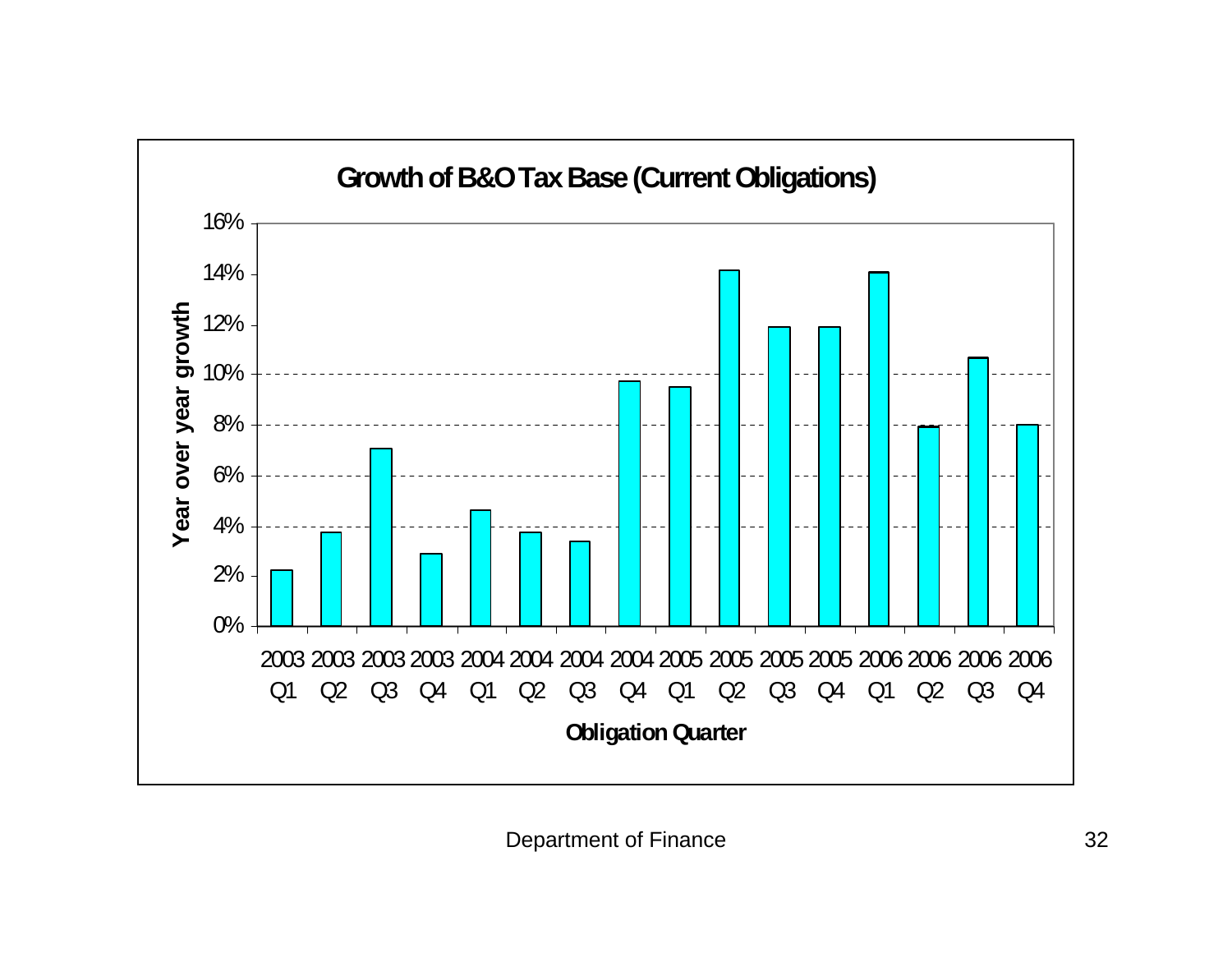## **B&O forecast**

- Reflects slowing economy
- HB 2030 loss is estimated at \$21.8 million in 2008

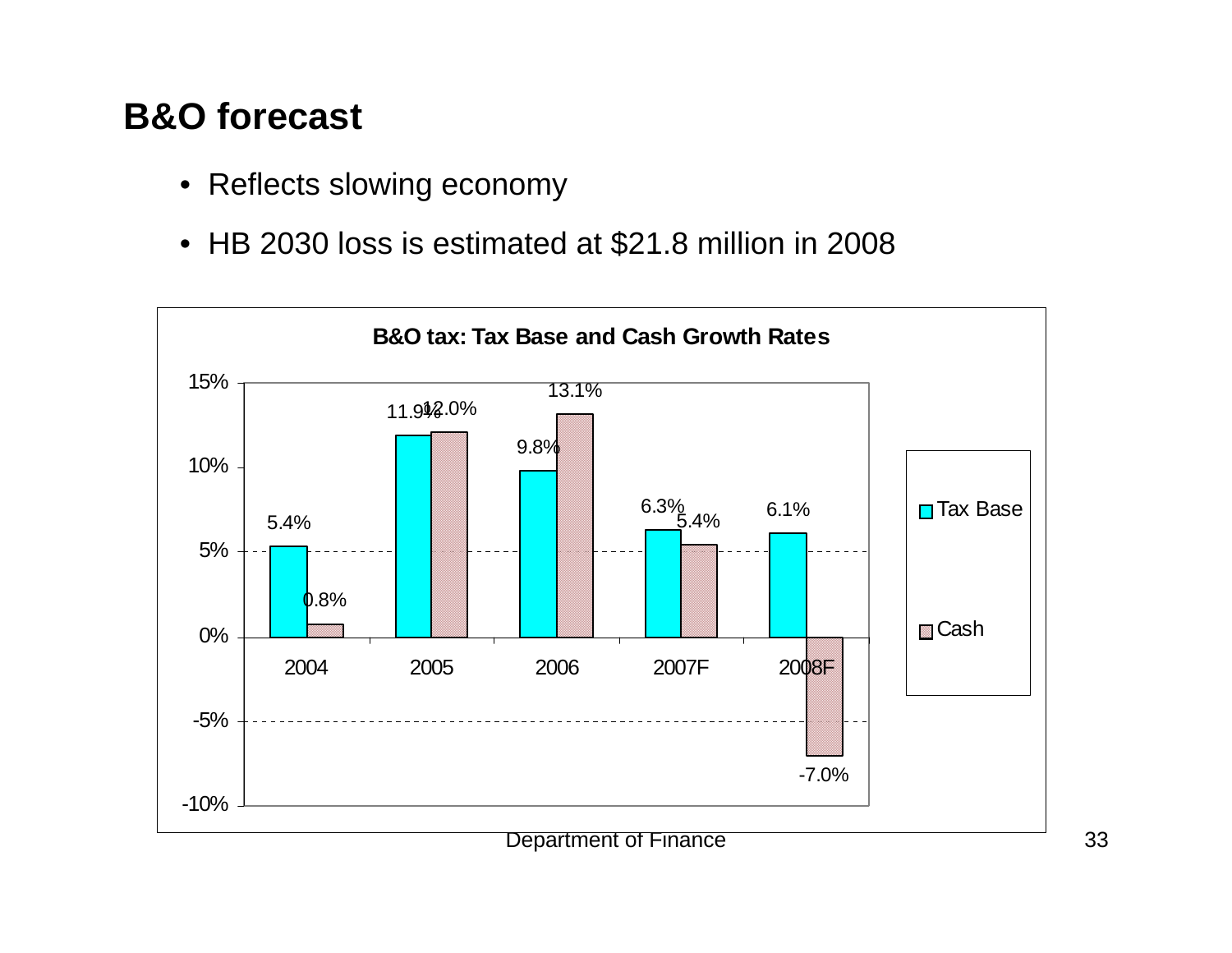# **REET Forecast**

- $\blacksquare$ REET revenues are forecast to grow for 2007, drop for 2008
- 2007 growth in commercial sales due to Equity Office Property Trust portfolio sale to Blackstone, subsequent decline in 2008
- REET estimate for EOPT sale: \$5.8m
- $\blacksquare$  Residential sales are projected to cool for 2007, pick up again for 2008
- Condo sales are expected to drop somewhat and then level off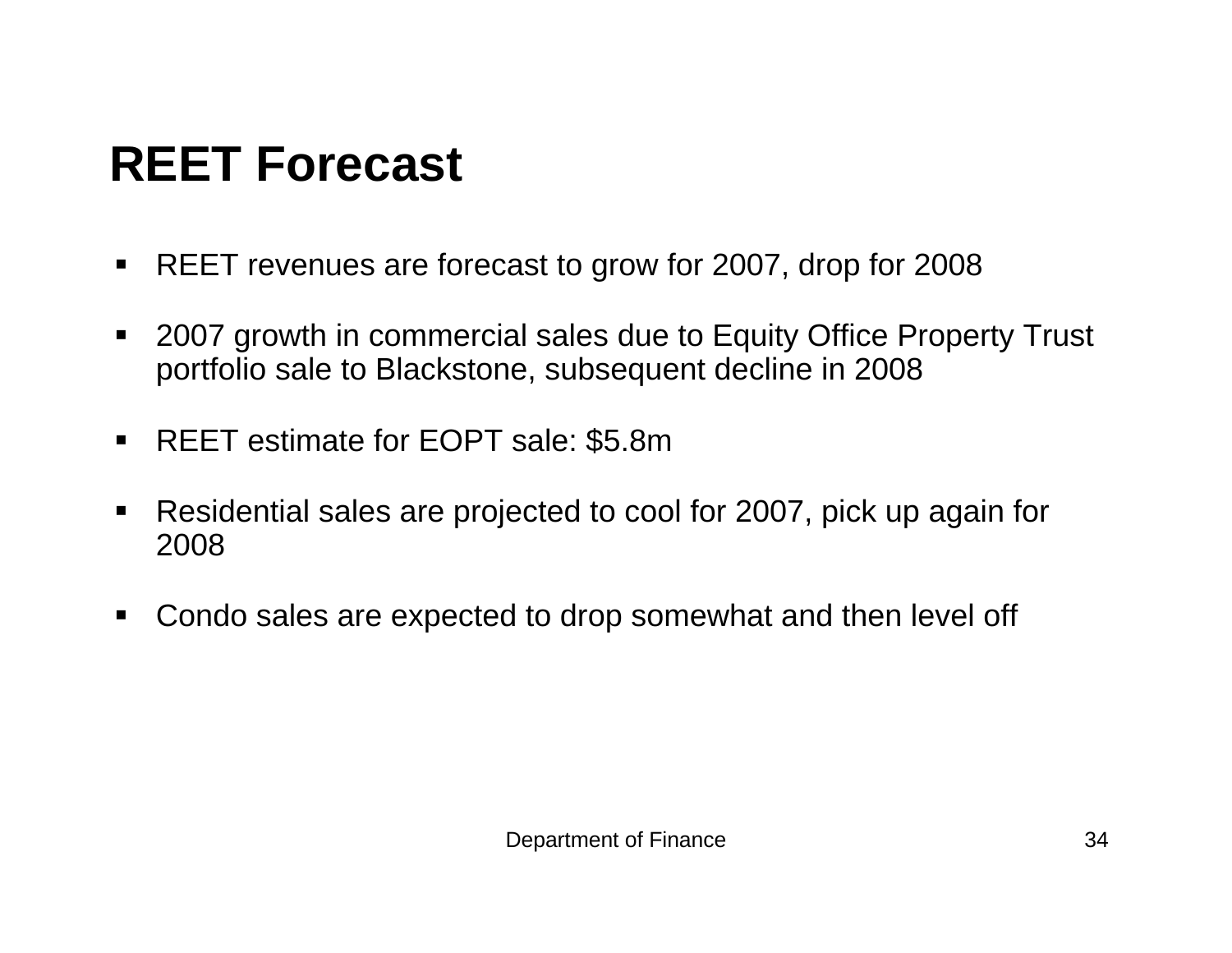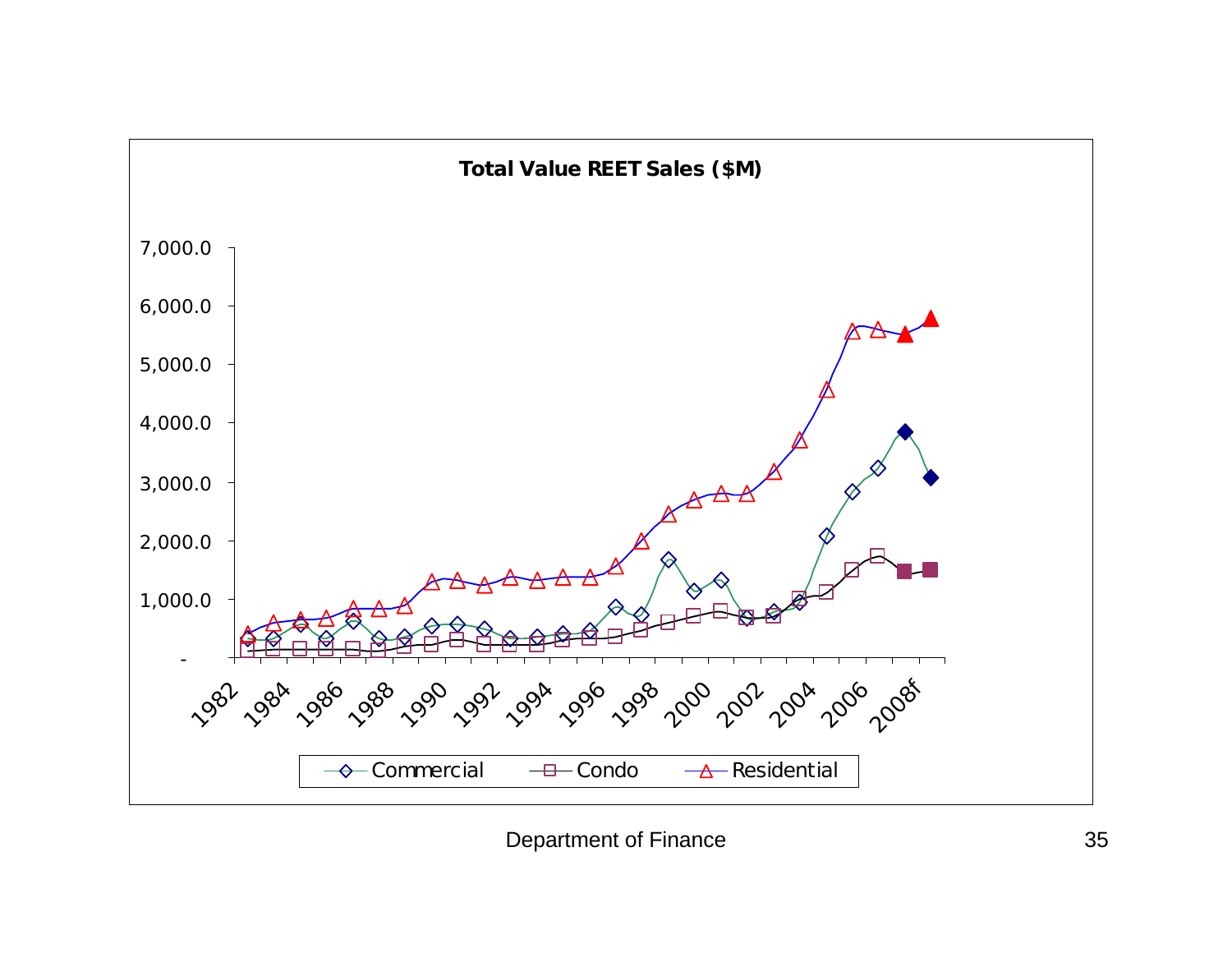